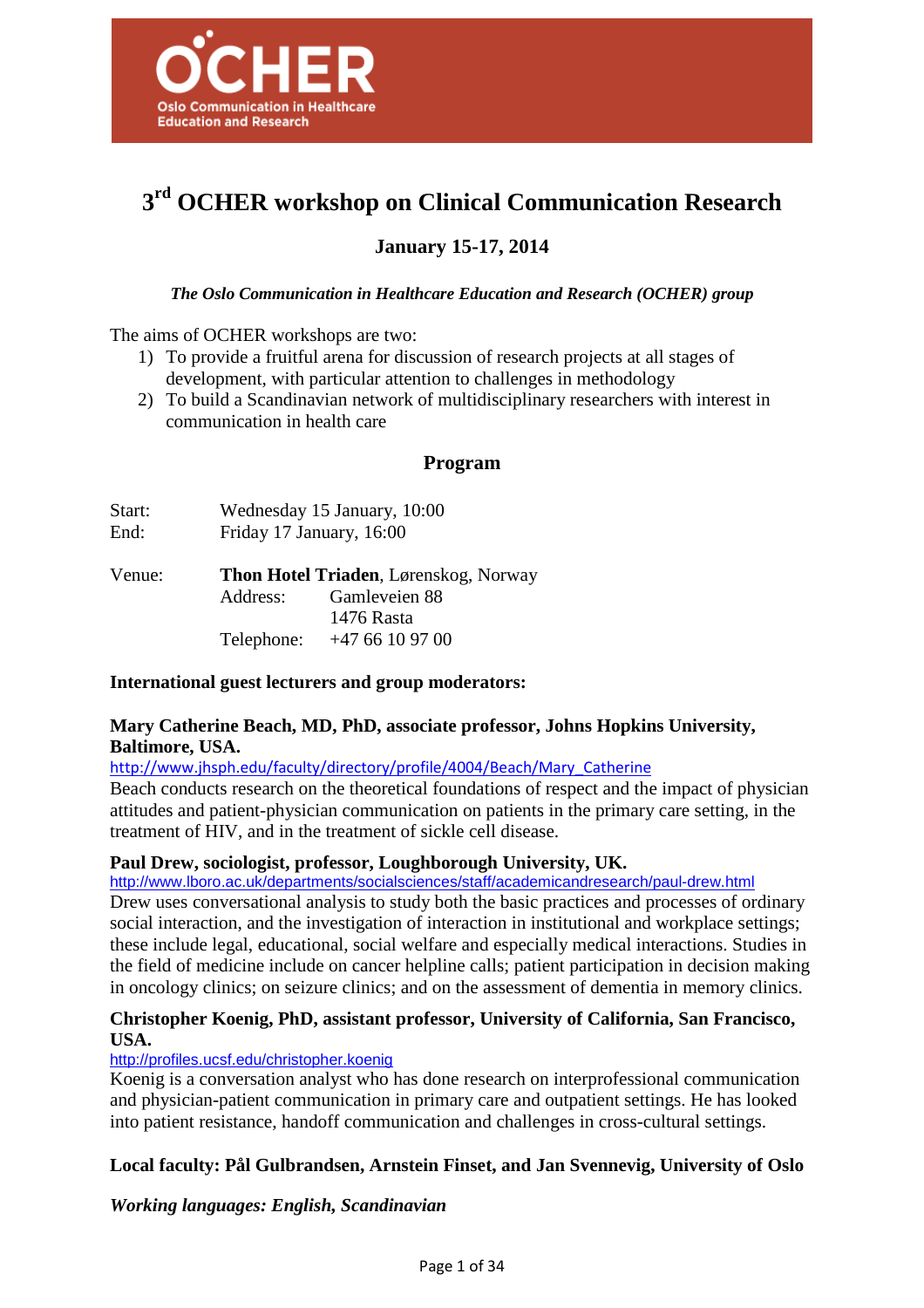## Contact information: **Pål Gulbrandsen**  Mobile/SMS: +47 9582 7288<br>Email: pal.gulbrandsen@medisin.uio. pal.gulbrandsen@medisin.uio.no

*Overview (abstracts follow below ordered by sessions)*

|       | <b>Wednesday January 15</b>                                                        |                                    |  |
|-------|------------------------------------------------------------------------------------|------------------------------------|--|
| 10:00 | Mutual presentation of persons and projects. Aim of workshop.                      |                                    |  |
| 11:00 | Short coffee break — speak to people you don't know!                               |                                    |  |
| 11:15 | <b>Paul Drew:</b> An overview of the use of conversational analyses in medical     |                                    |  |
|       | interactions                                                                       |                                    |  |
| 12:30 | Plenary discussion: What can we learn from conversational analysis as a method     |                                    |  |
| 13:00 | Lunch                                                                              |                                    |  |
| 13:30 | Split in two groups                                                                |                                    |  |
|       | <b>Session A1: Delicate interactions</b>                                           | <b>Session A2: Decision making</b> |  |
|       | <b>Moderator: Gulbrandsen</b>                                                      | <b>Moderator: Svennevig</b>        |  |
|       | <b>Faculty: Drew, Koenig</b>                                                       | <b>Faculty: Finset, Beach</b>      |  |
| 13:30 | Heyn                                                                               | Ofstad                             |  |
| 14:15 | Mellblom                                                                           | <b>Brembo</b>                      |  |
| 15:00 | Lindström / Iversen                                                                | Thybo Pihl                         |  |
| 15:45 | Short coffee break — speak to people you don't know!                               |                                    |  |
| 16:00 | <b>Mary Catherine Beach:</b> The use of mixed methods to study clinical effects of |                                    |  |
|       | communication in medicine                                                          |                                    |  |
| 17:00 | Group walk discussions, ending up at Pål's home for a get together with a          |                                    |  |
|       | drink and a snack, singing, and having fun                                         |                                    |  |
| 20:00 | <b>Dinner at the hotel</b>                                                         |                                    |  |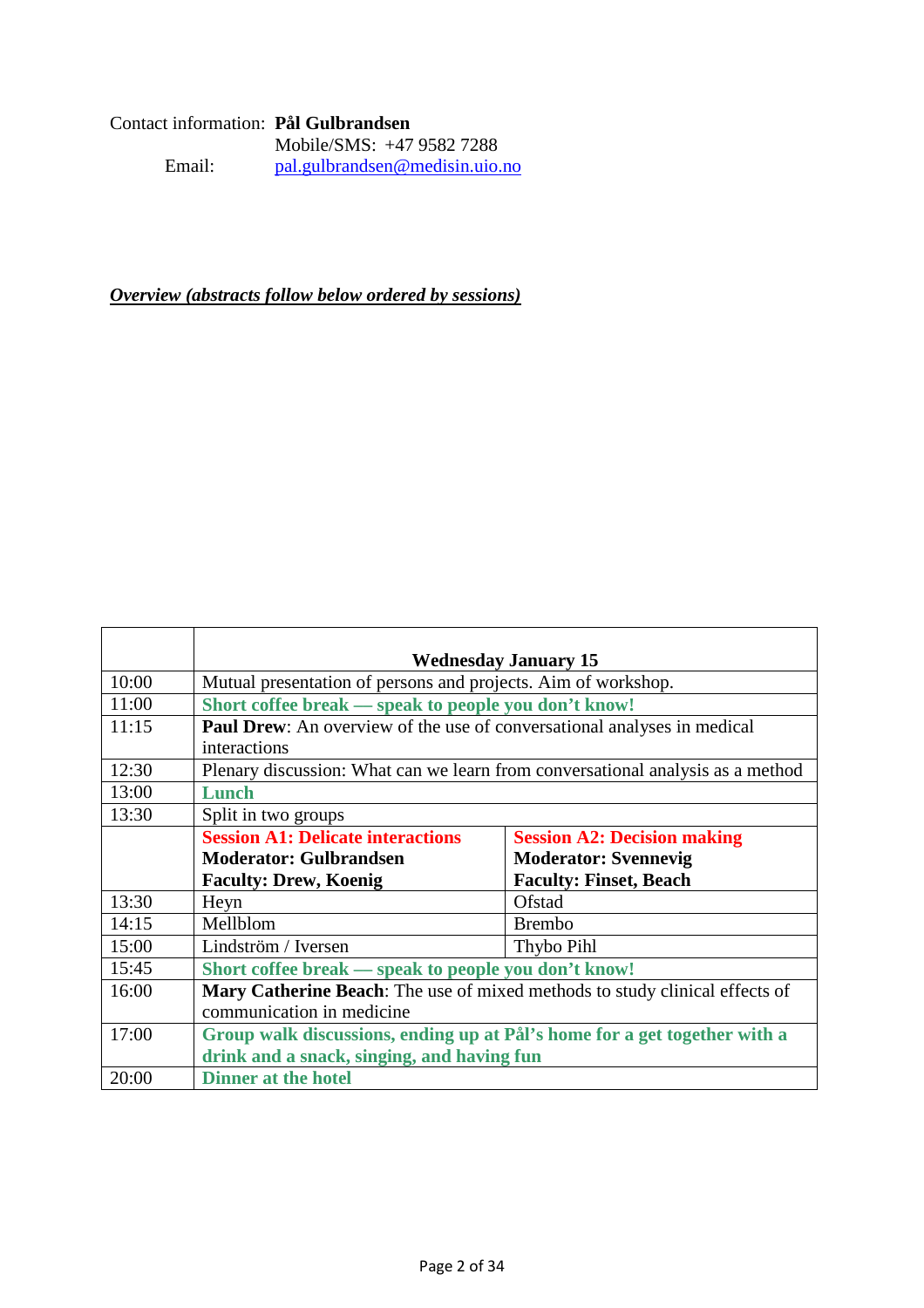|       | <b>Thursday January 16</b>                                                                                                  |                                                                                                                |  |
|-------|-----------------------------------------------------------------------------------------------------------------------------|----------------------------------------------------------------------------------------------------------------|--|
| 08:30 | <b>Session B1: Language barriers</b><br><b>Moderator: Finset</b><br><b>Faculty: Svennevig, Drew</b>                         | <b>Session B2: Teaching</b><br>communication<br><b>Moderator: Gulbrandsen</b><br><b>Faculty: Beach, Koenig</b> |  |
| 08:30 | Svennevig                                                                                                                   | Sundling                                                                                                       |  |
| 09:15 | Gerwing                                                                                                                     | Steinsbekk                                                                                                     |  |
| 10:00 | <b>Short coffee break</b>                                                                                                   |                                                                                                                |  |
| 10:15 | Skjeggestad                                                                                                                 | Bardel et al                                                                                                   |  |
| 11:00 | Christopher Koenig: Verbal and embodied interactional practices for<br>recommending treatment in urgent primary care visits |                                                                                                                |  |
| 12:00 | Lunch                                                                                                                       |                                                                                                                |  |
| 12:45 | Paul Drew: Patient initiatives in diabetes and ENT (ear-nose-throat) oncology<br>clinics                                    |                                                                                                                |  |
| 13:45 | Plenary discussion: Challenges at the crossroads of methods                                                                 |                                                                                                                |  |
| 14:15 | <b>Short coffee break</b>                                                                                                   |                                                                                                                |  |
| 14:30 | <b>Session C1: Openings</b>                                                                                                 | <b>Session C2: System evaluation</b>                                                                           |  |
|       | <b>Moderator: Finset</b>                                                                                                    | <b>Moderator: Gulbrandsen</b>                                                                                  |  |
|       | <b>Faculty: Drew, Beach</b>                                                                                                 | <b>Faculty: Svennevig, Koenig</b>                                                                              |  |
| 14:30 | <b>Landmark Dalby</b>                                                                                                       | Andersen                                                                                                       |  |
| 15:15 | Wingard                                                                                                                     | Waidtløw                                                                                                       |  |
| 16:00 | Holmström                                                                                                                   | Broström / Hrubos-Strøm                                                                                        |  |
| 16:45 | <b>Short coffee break</b>                                                                                                   |                                                                                                                |  |
| 17:00 | Mary Catherine Beach: How can we study the effect of respect and empathy on<br>medical outcomes?                            |                                                                                                                |  |
| 18:00 | <b>End of day</b>                                                                                                           |                                                                                                                |  |
| 19:00 | <b>Dinner at the hotel</b>                                                                                                  |                                                                                                                |  |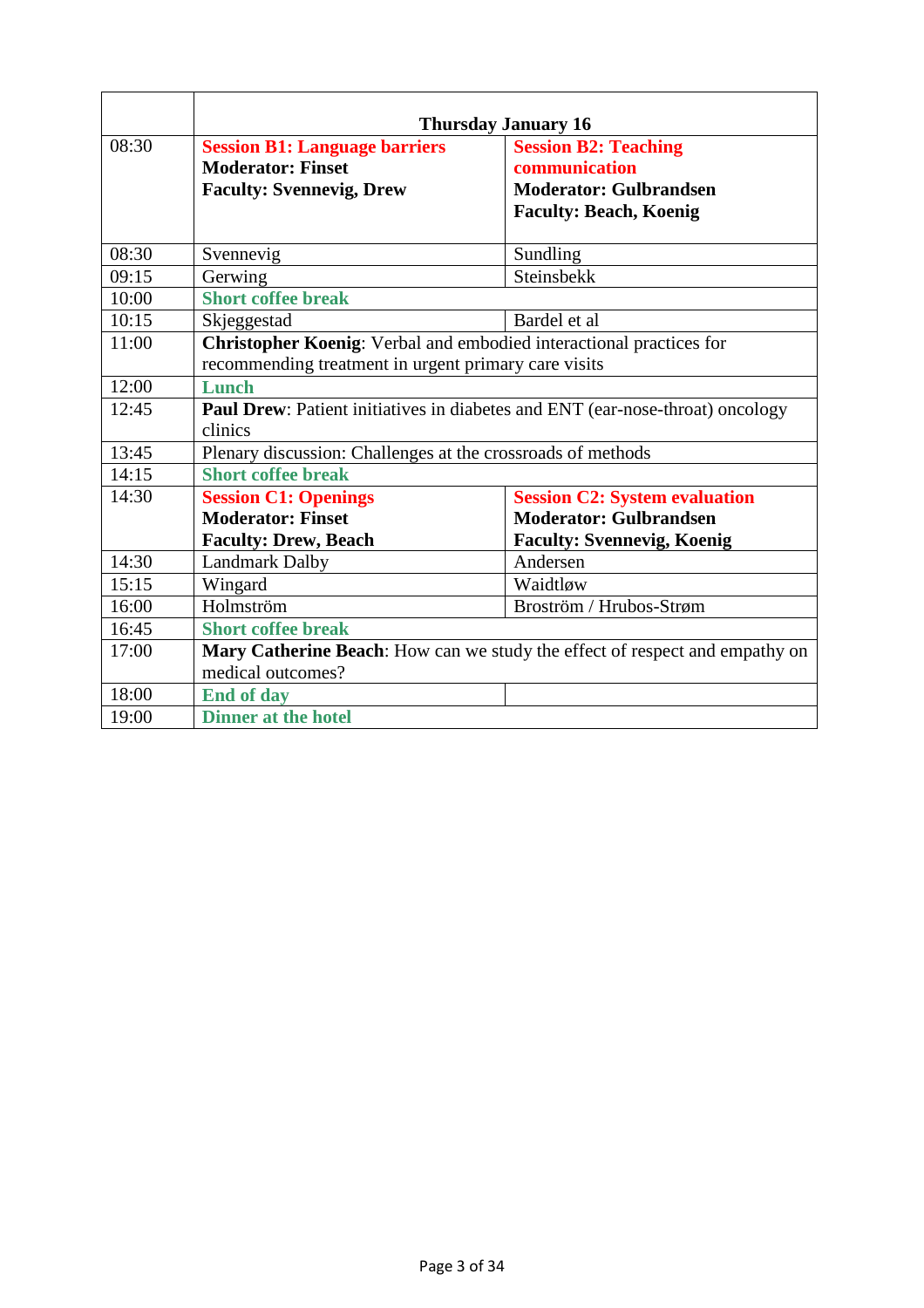|       | <b>Friday January 17</b>                                                        |                                          |  |
|-------|---------------------------------------------------------------------------------|------------------------------------------|--|
| 08:30 | <b>Christopher Koenig:</b> Negotiating patient-centered communication in type 2 |                                          |  |
|       | diabetes visits: An exploratory mixed-methods study                             |                                          |  |
| 09:30 | <b>Session D1: System improvement</b>                                           | <b>Session D2: Caring</b>                |  |
|       | <b>Moderator: Gulbrandsen</b>                                                   | <b>Moderator: Finset</b>                 |  |
|       | <b>Faculty: Svennevig, Drew</b>                                                 | <b>Faculty: Beach, Koenig</b>            |  |
| 09:30 | Hafskjold                                                                       | Näslund                                  |  |
| 10:15 | <b>Short coffee break</b>                                                       |                                          |  |
| 10:30 | Vatne                                                                           | Eide                                     |  |
| 11:15 | <b>Skirbekk</b>                                                                 | Sundler                                  |  |
| 12:00 | Lunch                                                                           |                                          |  |
| 12:45 | <b>Session E1: Difficult tasks</b>                                              | <b>Session E2: Patient understanding</b> |  |
|       | <b>Moderator: Svennevig</b>                                                     | <b>Moderator: Finset</b>                 |  |
|       | <b>Faculty: Beach, Gulbrandsen</b>                                              | <b>Faculty: Drew, Koenig</b>             |  |
| 12:45 | Korsvold                                                                        | Stensrud                                 |  |
| 13:30 | Damsgaard                                                                       | Haaland                                  |  |
| 14:15 | <b>Short coffee break</b>                                                       |                                          |  |
| 14:30 | Kale                                                                            | Garnweidner-Holme                        |  |
| 15:15 | Future studies – potential for collaboration – multicentre studies – joint      |                                          |  |
|       | proposals? Chairs: Arnstein and Pål                                             |                                          |  |
| 15:45 | Round-up and evaluation                                                         |                                          |  |
| 16:00 | End                                                                             |                                          |  |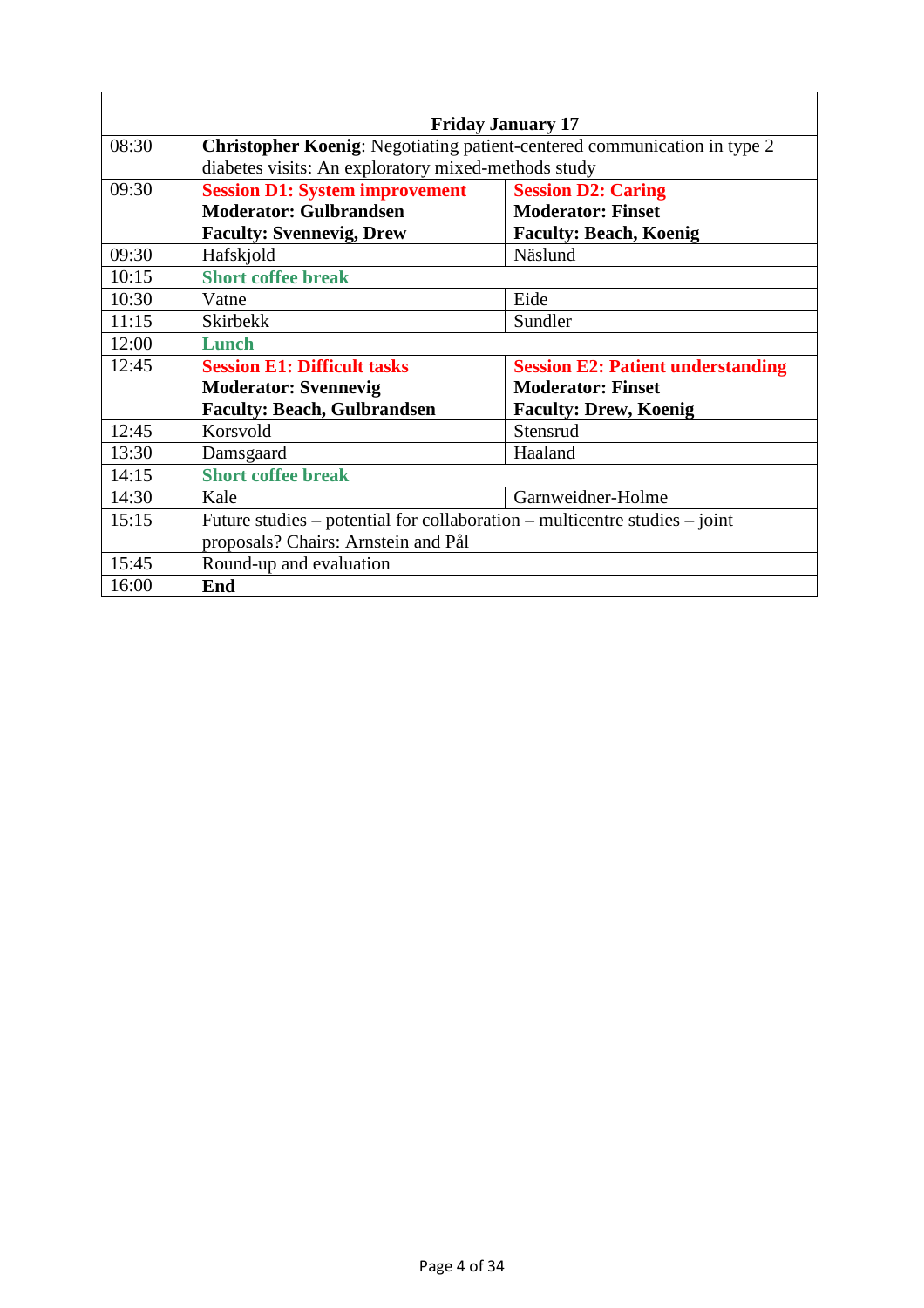## **Abstracts**

## *Session A1: Delicate interactions*

## **Talking about emotion in follow-up cancer consultations. A case study combing different methods**

*Lena Heyn <sup>1</sup> & Arnstein Finset <sup>2</sup>*

<sup>1</sup>Lovisenberg Diakonale Høgskole, Oslo

 $2$  Department of Behavioural Sciences in Medicine, Institute of Basic Medical Sciences, Faculty of Medicine, University of Oslo,

**Background.** In follow-up consultations in cancer care, patients often express emotional concerns. These concerns may be related to fear of relapse or to other stressful themes. It is considered important that physicians and other health personnel help patients handle the emotional aspects of their disease. Different methods, both quantitative and qualitative ones, have been applied to investigate emotional communication.

**Objective**. The object of the present presentation is to examine if a combination of different methods may give an enriched picture of sequences of emotional communication not accomplished by each method alone.

**Methods**. For this presentation one consultation with a female cancer patient was chosen as an example from a dataset of 105 video recorded out-patient follow-up consultations in a major university hospital in Norway.

Three methods were applied to explore communication in the consultation:

1. Verona Coding Definition of Emotional Sequences (VR-CoDES). Quantiative data fromVR-CoDES analyses have been published in peer reviewed journals.

- 2. Conversation Analysis (CA)
- 3. Recording of electrodermal activation (EDA)

**Results.** Five cues and three concerns were coded in the consultations. The oncologist gave little room for further disclosure of emotions expressed by the patient. In one segment of the consultation with two concerns and two cues CA analysis indicated conflicting preferences in the oncologist's responses. The EDA analysis indicated increasing EDA level during the patient's expression of her concerns.

**Discussion.** While VR-CoDES analyses render data on the number and nature of cues and concerns, a CA approach may provide a richer picture of the interactional dynamics. EDA data may give an indication of the level of activation during the sequences. The way in which the three different methods may contribute to a richer understanding of emotional communication will be discussed.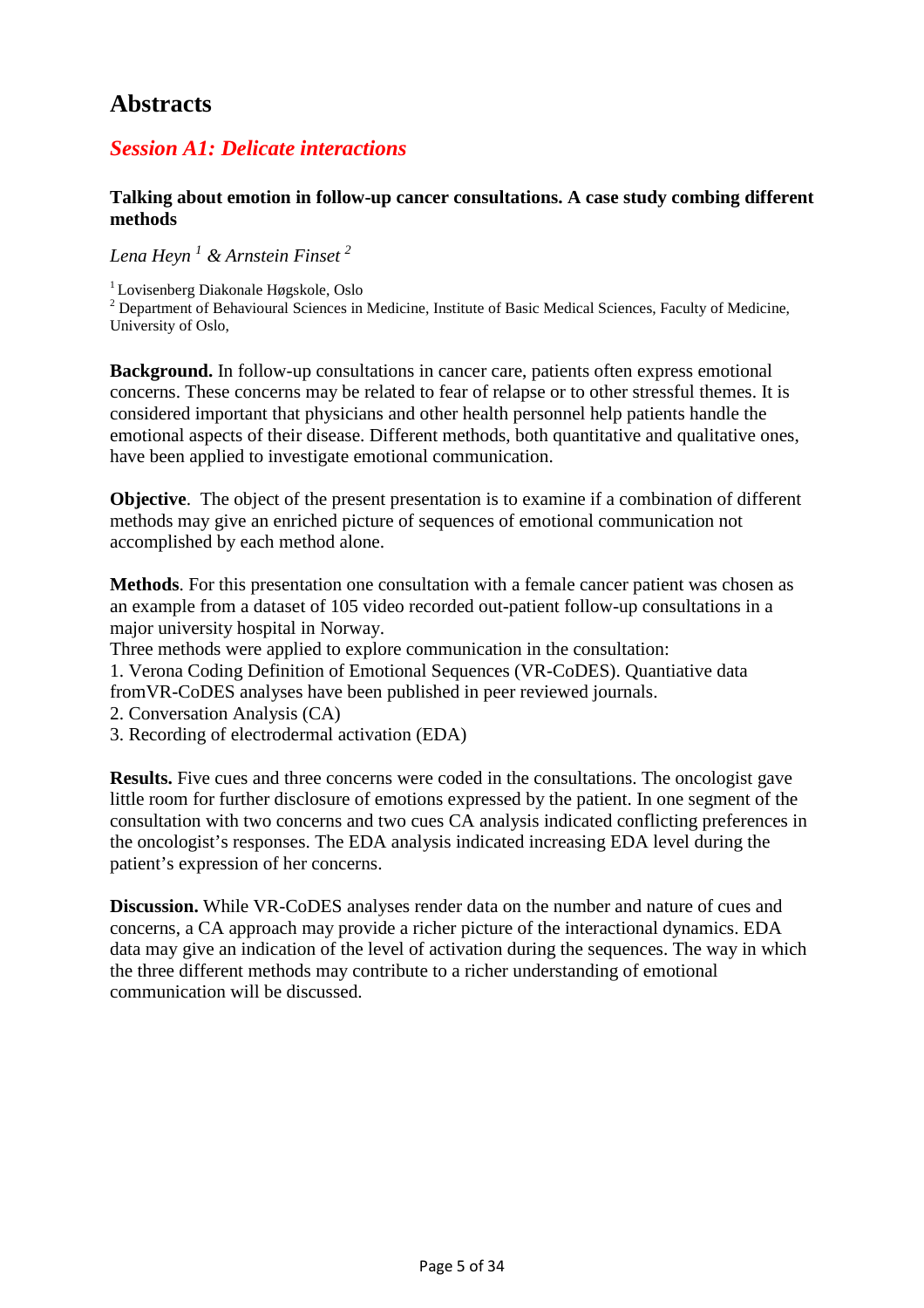## **Patterns in talking about emotional concerns in follow-up consultations with adolescent childhood cancer survivors**

## *A.V. Mellblom<sup>1</sup> , L. Korsvold1,2, H.C. Lie1, Loge1,2& A. Finset<sup>1</sup>*

<sup>1</sup> Department of Behavioural Sciences in Medicine, Institute of Basic Medical Sciences, Faculty of Medicine, University of Oslo, <sup>2</sup> National Resource Centre for Late Effects after Cancer Treatment, Oslo University Hospital, Radiumhospitalet, Norway, <sup>3</sup>Department of Paediatrics, Oslo University Hospital, Rikshospitalet, Norway.

**Background**. The majority of childhood cancer survivors appear to adjust well to life after cancer. However, a subgroup of survivors strugglesand expresses a number of concerns to their oncologist at follow-up consultations. We know little of the patterns in which emotional concerns occur at follow-upand what the clinical practices are when emotional concerns are expressed.

**Objective**. This study aimed to explore patterns in how adolescent and their oncologist communicate about emotional concerns.

**Methods**. Sixty-six follow-up consultations between adolescent survivors of cancer and their oncologist were video-recorded and coded using Verona Coding Definition of Emotional Sequences (VR-CoDES). The seven consultations with many cues and concerns (7 or more) are being studied in closer detail according to methods and sequential approach of conversational analysis (CA) in order to explore the sequential patterns associated with emotional talk.The preliminary analysis of seven consultations with many cues and concerns focus on the forms through which the emotional concerns is expressed, and responded to (turn design), and the sequential patterns associating with initiating and disclosure of emotion.

**Results.** Results from this study will be presented in the OCHER conference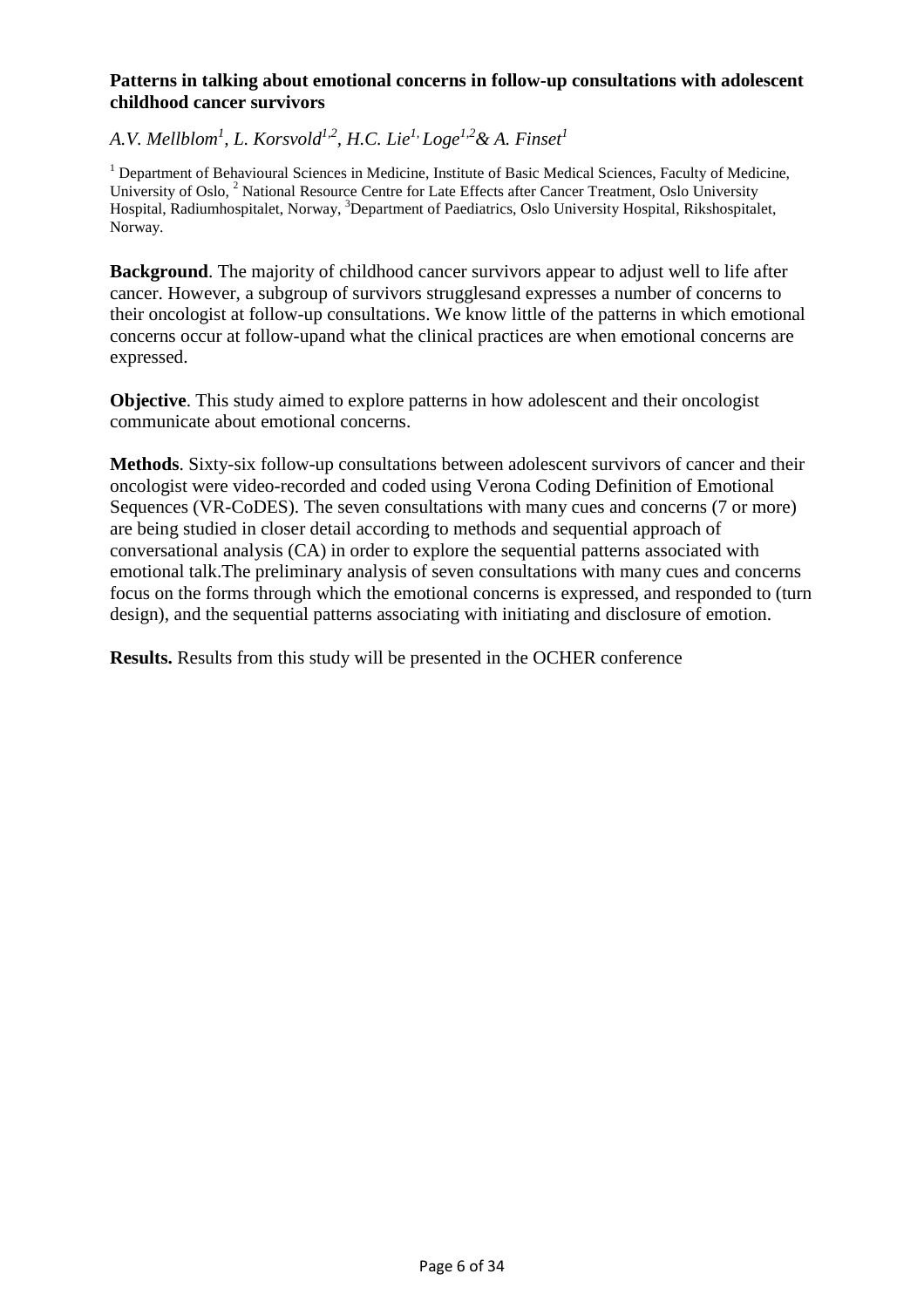## **Dignity in action: A pilot study of encounters between older people and professionals in health care settings**

### *Anna Lindström and Clara Iversen*  Uppsalas Universitet, Sweden

Dignity is derived from the Latin dignus (worthy) and dignitas (merit) and means worthy of merit. In care for older people, dignity of identity is of special import. This is the dignity that we attach to ourselves as autonomous persons with a life history and relationship to others and it changes over time as we age. When older persons become more dependent on others to manage their everyday lives their dignity of identity can be threatened. The importance of social interaction for attending to dignity is underscored in interview research as well as in health care policies, legislation, and institutional guidelines. However, qualitative standards for upholding dignity are difficult to specify. To fully appreciate how health services can be delivered in ways that promote dignity of older people, interactional observational research is needed to compliment and extend existing findings. The aim of the proposed project is to explore the tacit, craft skills through which dignity is attended to, enacted, and accomplished in situ within the details of talk and social interaction. To this end, we will draw on documentaries from the Swedish Media Data base to build a corpus of video-clips of interactions between older people and staff in a range of health care settings. Social scientific methodologies will be applied to analyze these data collaboratively within group constellations that include researchers and stakeholders. We have recruited an international expert to ensure that our work resonates with international state of the art. In-depth research reviews, data analysis, and other collaborations in this project are expected to provide the foundation for a research application for an innovative interdisciplinary study of dignity in action based on new recordings of older people's care across a range of different settings.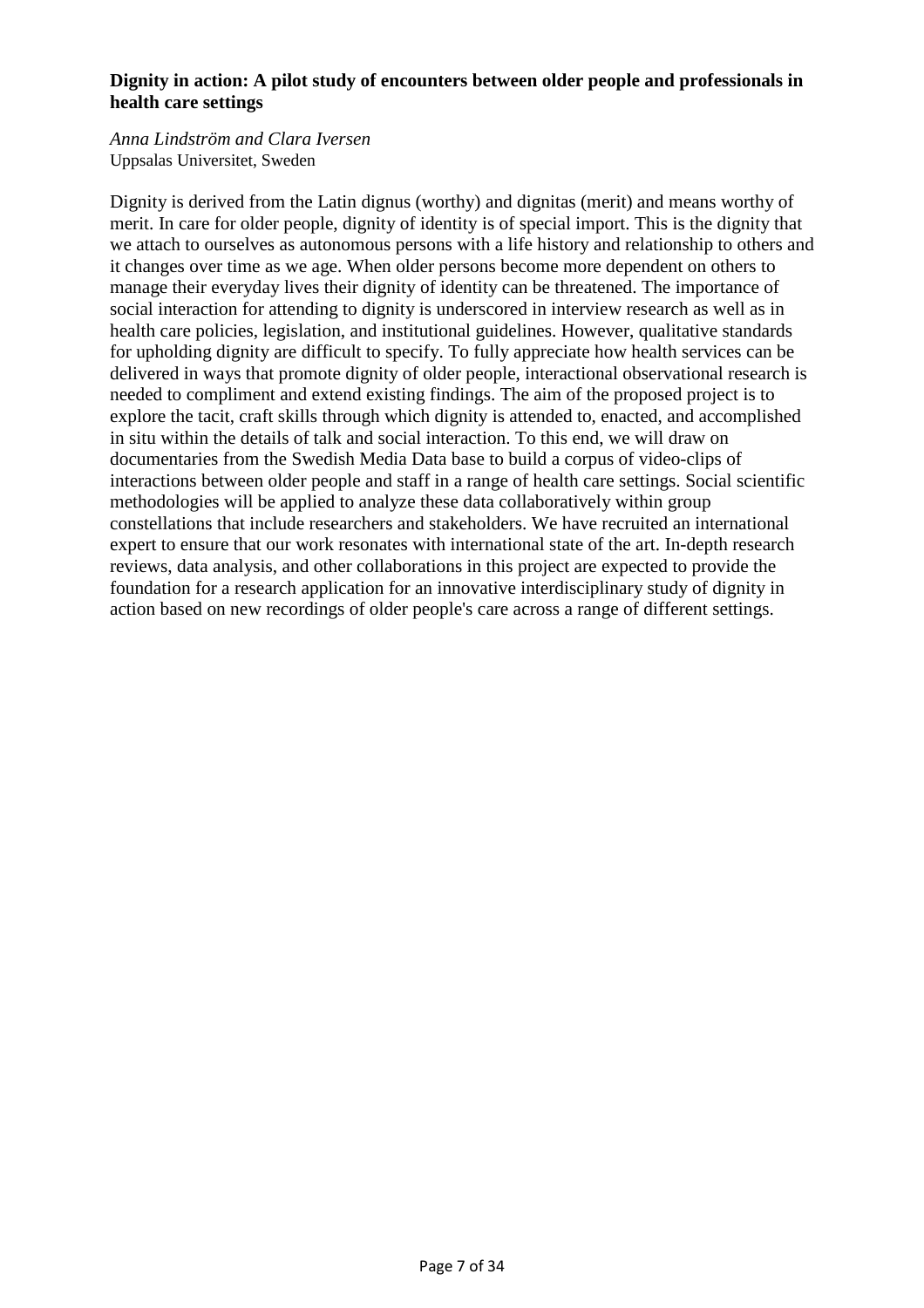## *Session A2: Decision making*

## **Identification, classification and distribution of clinical decisions in 380 hospital encounters**

*Eirik Ofstad, Edvin Schei, Jan C. Frich, Pål Gulbrandsen*  Akershus University Hospital, University of Bergen and University of Oslo

**Introduction:** Decision making is a key activity in health care and clinical decisions are central outcomes of patient-physician encounters. Although the importance of decisions and decision making-processes in medicine is widely accepted, the term decision is poorly defined and the word's meaning implicitly taken for granted in everyday language. To better understand how decisions affect medical encounters, we aimed to identify all signs of clinical decisions as they emerged as communicative actions, in order to classify them and describe how they are distributed across patient-physician encounters.

**Method:** Building on previous work by Braddock et al (1), we developed the tool DICTUM (The Decision Identification and Classification Typology for Use in Medicine) through a content driven iterative process informed by the experiences and perspectives of four doctors. The material comprised 380 videotapes with 71 doctors from eight specialties in a Norwegian general hospital.

**Results:** At the OCHER workshop we aim to present results from all 380 videos. In a subset of the 100 videos coded so far we found an average of 13 decisions per encounter. This is about four times as much as the number of decisions identified in other studies (1-3). The main reason for this is that we have developed and applied a broader definition of what is a clinical decision. DICTUM categorizes decisions according to ten topical categories (gathering information, simple evaluation, defining problem, drug-related, intervention, legally related, contact related, advice and precaution, treatment goal and deferment) and three temporal categories (past, present, future). Detailed presentations of how decisions are distributed in hospital encounters from three different settings (outpatient, ward round and emergency room encounters) will be presented.

**Discussion and implication:** Applying DICTUM to video-taped patient-physician encounters makes it possible to identify clinically relevant decisions. As expected, doctors convey a large amount of decisions during an encounter and we would like to discuss;

- (We will never stop asking) Is the typology presented sensible/acceptable?
- What do you think of the numbers presented? Do they give an impression of hospital encounters which concurs with your experience?
- Which variables in our data set do you think it could be interesting for us to look further into?
	- 1. Braddock CH3rd, Fihn SD, Levinson W, Jonsen AR, Pearlman RA. How doctors and patients discuss routine clinical decisions: informed decision making in the outpatient setting. J Gen Intern Med. 1997;12:339-45.
	- 2. Braddock CH3rd, Edwards KA, Hasenberg NM, Laidley TL, Levinson W. Informed decision making in outpatient practice: time to get back to basics. JAMA. 1999;282(24):2313-20.
	- 3. Clayman ML, Makoul G, Harper MH, Koby DG, Williams AR. Development of a shared decision making coding system for analysis of patient-healthcare provider encounters. Patient Educ Couns. 2012;88:367-72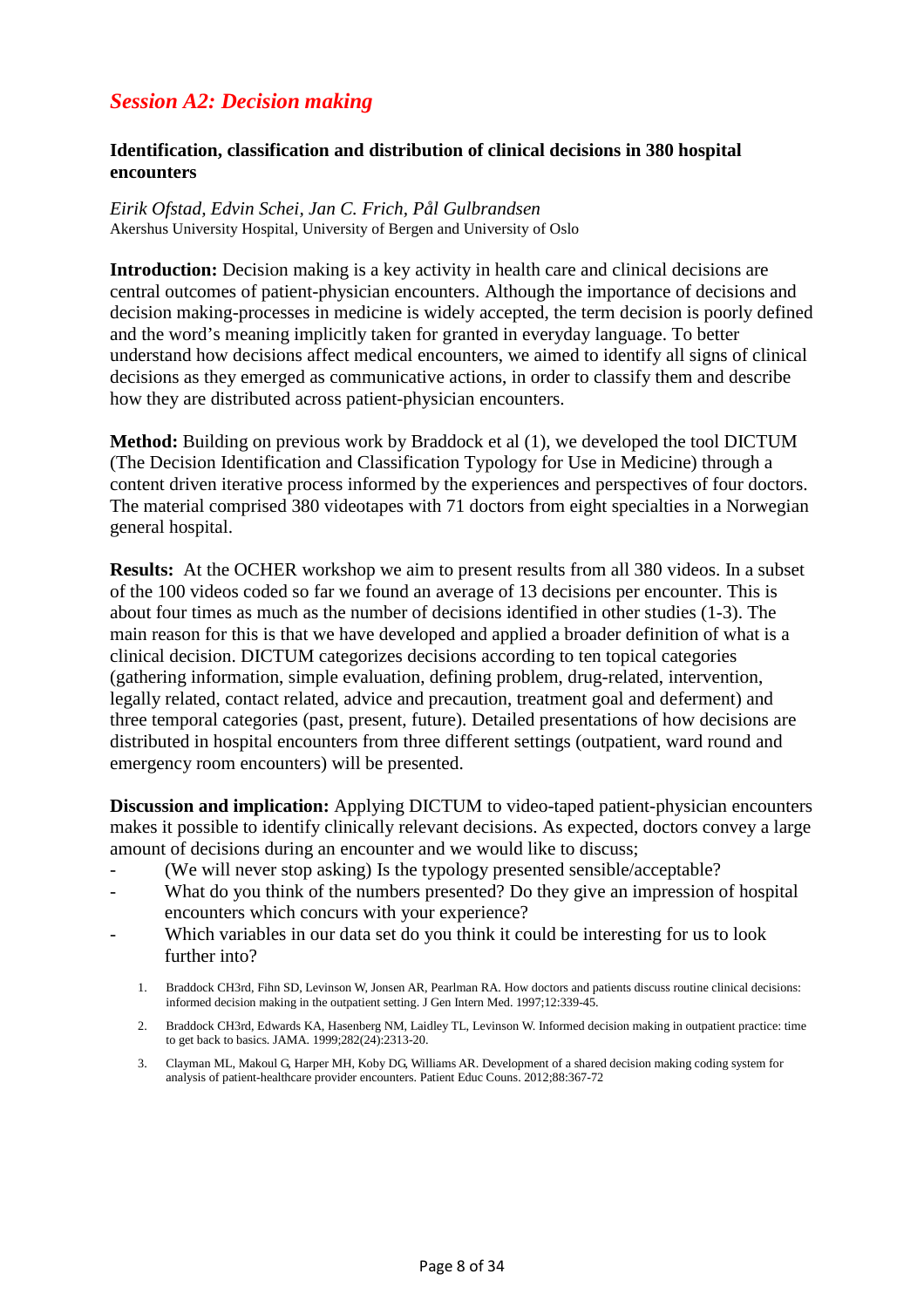## **Shared decision making and health technology: The development and feasibility testing of a webbased decision aid for patients diagnosed with hip osteoarthritis**

#### *Espen Brembo*

Buskerud University College, Drammen, Norway

**Background:** Osteoarthritis (OA) of the knee or the hip is a prevalent source of pain and disability in elderly individuals (1). There are not currently any therapies that are known to stop or reverse the progression of OA, so treatment of the disease is largely centred on selfmanagement strategies (2). Common treatments for early stage OA include physiotherapy, weight-loss, physical exercise and pharmacotherapy. At a later and more severe stage of the disease, joint replacement surgery is the standard (3–7). The optimal timing of these treatment choices can be difficult to make, as each individual have different prerequisites and motivation for managing behaviour change depending alternatives. Patients describe a constant struggle to make minimal use of drugs and maximum use of other management strategies such as resting and avoiding activities, in line with the belief that exercise increases the wear and tear of the joint (8). Patients express that their practitioners act as technicians, paying more attention to the knee than to the individual, and that not enough time is spent on information and counseling. Physicians emphasize the difficulty in elaborating treatment strategies and the need for a tool to help in treatment choice (9). Providing patients with the information they want at the time they want remains a challenge.

Patients' needs for information may be underestimated, or alternatively, the amount of provided information may be overestimated. The use of a difficult language characterized by medical terminology or jargon can also serve as a barrier for the patients understanding of the given information. Further, patients may be reluctant or otherwise feel unable to ask questions  $(10).$ 

**Purpose:** To empower these patients possibilities for active participation in the decision making process, this research aims at developing a web-based decision aid. This tool is meant to provide its users with tailored evidence-based information and serve as a self-evaluation tool as they are asked to keep track of their experiences, values, self-management strategies and symptoms over time. This track-record is hoped to aid communication between the patient and GP and support shared decision making in practice, as perceived by the patient.

**Methods:** The study will involve a mixed methods approach and planning of the intervention will be guided by the steps described in the intervention mapping protocol (11). The first part of this study is approved by the regional ethics committee and will involve a qualitative evaluation study. Patients  $(N=14)$  experiences in living with hip osteoarthritis, health literacy skills and decision making aspects will be explored in individual qualitative interviews. Interaction with their GP's (7) and orthopaedics  $(N=7)$  will be observed using participant observation of clinical consultations. The second part will be based on results from the first part-study and will involve a detailed description of the iterative development-process of the web-based decision aid. The third part will explore the feasibility of the decision aid by exploring patients and health professionals experience and views on the usability of the webbased decision aid in decision making. To explore feasibility, video-recording of clinical consultations ( $N=20$ ) and subsequent qualitative interviews with a sample of patients ( $N=5$ ) and general practitioners  $(N=5)$  will be performed.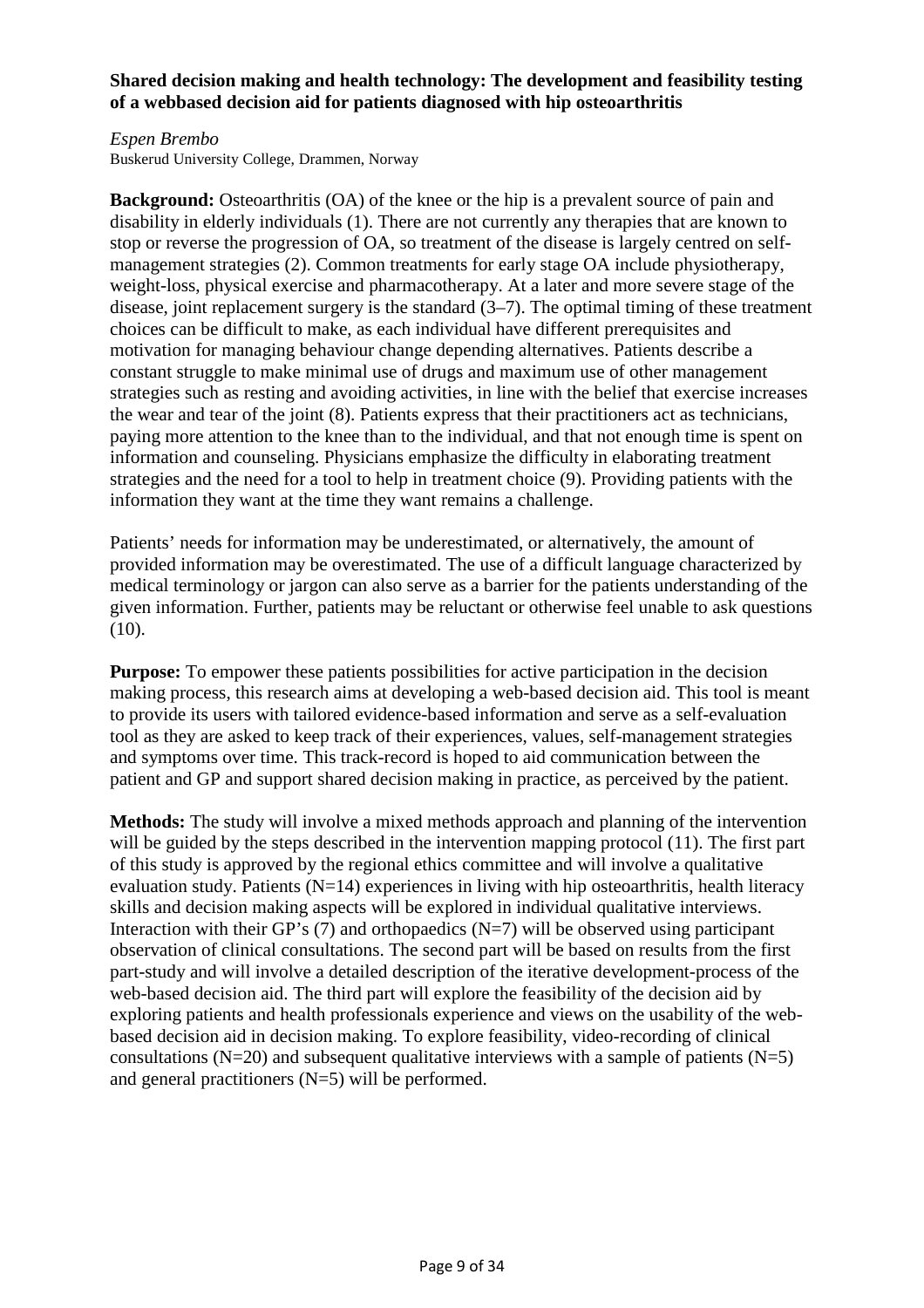## **Factors determining whether the parents accept BCG immunization of the new-born child in a high-income country**

## *Gitte Thybo Pihl, PhD student*

Health Services Research Unit, Lillebaelt Hospital/University of Southern Denmark

### **Introduction:**

In a large prospective randomised clinical trial in Denmark we are testing the hypothesis that compared to non-BCG-vaccinated infants, infants who are BCG vaccinated at birth experience less hospitalisations, use less antibiotics, and develop less atopic disease in early childhood.

My focus for this project is parents decision making and risk evaluation. I want to investigate how parents make their decision about letting their child get a BCG vaccination and how they evaluate the risk of side effects.

### **Method:**

Before the clinical trial was started, we conducted 5 focus groups with expectant mothers and fathers to discuss considerations for and against letting their newborn child vaccinate with BCG in order to achieve a non-specific stimulation of the immune system and to discuss their concerns about side effects.

The focus groups were analysed qualitatively.

### **Results:**

The pre-analysis of the results shows, that some danish parents are still concerned about nondescribed and non-specific side effects, even if the BCG-vaccine has been used for over 100 years and the side effects is well-described in medical research.

They express doubt about the medical descriptions of the side effects and wants to discuss it with a professional they trust before they can decide to let their child vaccinate with BCG or not.

I will show how parents try to make their own risk evaluation on the basis of a *lay epidemiology*, as described by Davison, Frankel and Davey Smith (1). They use their own interpretation of cases of illness and atopic diseases in their personal network and family to evaluate risk for their child to develop atopic diseases or get hospitalised. This lay epidemiologi forms the basis for their decision.

Davison C, Frankel S, Davey Smith G. Inheriting heart trouble: the relevance of common-sense ideas to preventive measures. *Health Education Research*1989;4**:**329–40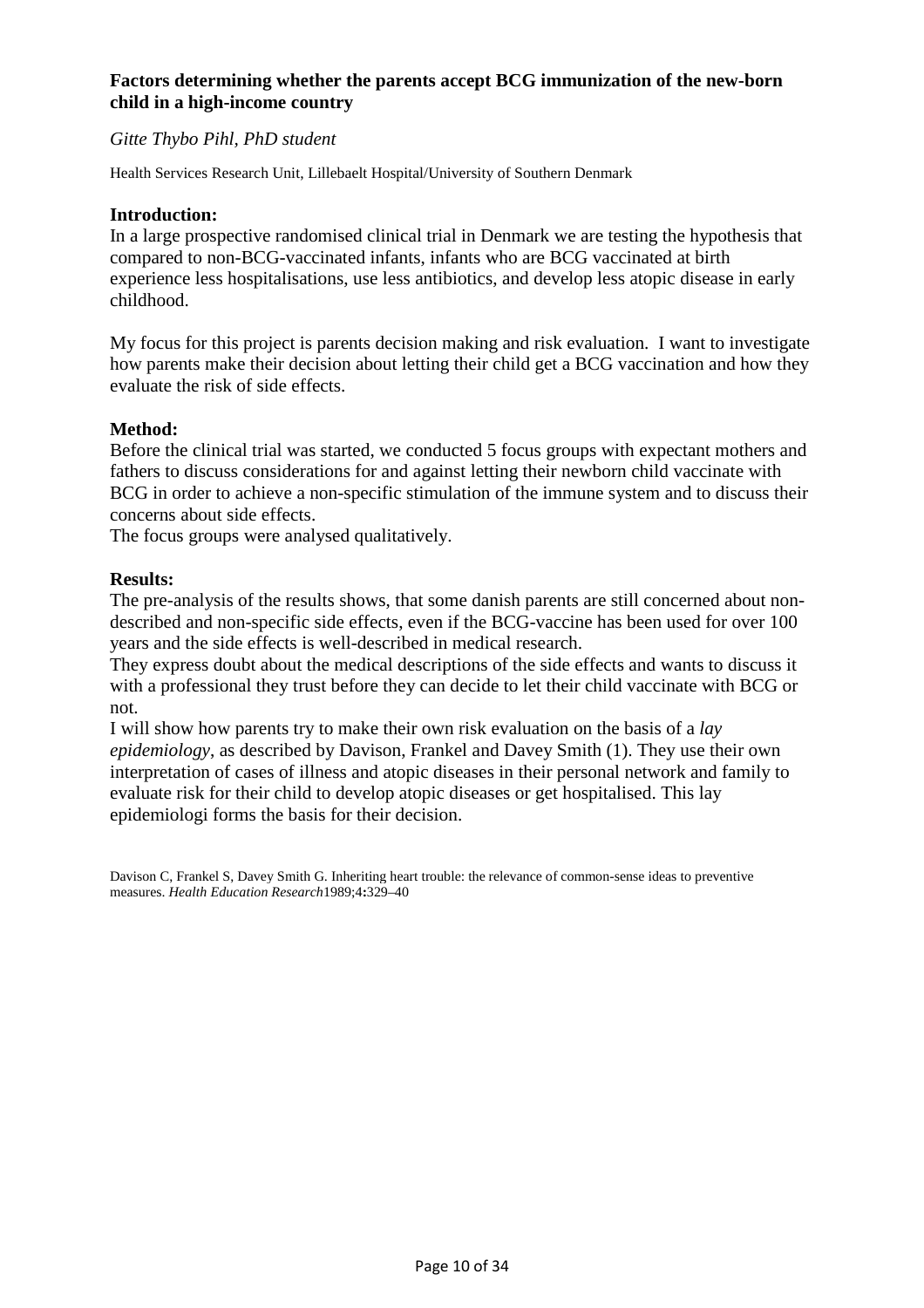## *Session B1: Language barriers*

## **Presenting complex information in installments**

*Jan Svennevig*  University of Oslo

In conversations between first and second language speakers the parties often have to put in extra effort to assure mutual understanding. Especially when the second language speaker has limited proficiency in Norwegian, the interlocutor will have to adjust his or her language and style to that level of proficiency. In this presentation I will present one such adjustment in the speech of first language speakers, namely the practice of chunking complex information into smaller bits or "installments" (Clark 1996). The data come from video recordings of doctorpatient interaction (the AHUS corpus) and the method used is Conversation Analysis.

In doctor-patient interaction physicians will often need to inform the patient about a diagnosis or a treatment. The current analysis will address the question of how doctors speaking Norwegian as a first language present this information to patients with minority background in cases where understanding may potentially be at risk. They typically divide their turns at talk into shorter units that are produced with rising intonation, indicating that the turn will continue. After the unit is produced, the speaker pauses and monitors the interlocutor visually and aurally. This creates a slot for the interlocutor to provide evidence of hearing and understanding. This is displayed by the fact that interlocutors typically produce various acknowledgement tokens, both non-verbal (nods, gaze) and verbal (continuers, such as mhm, okay). However, they also get the opportunity to initiate repair at an early stage in the complex turn under production. Finally, they may also on some occasions fail to produce any such tokens, and this is treated by the speakers as indications of potential problems, leading them to revise or reformulate the prior contribution or ask explicitly for confirmation of understanding (understanding checks).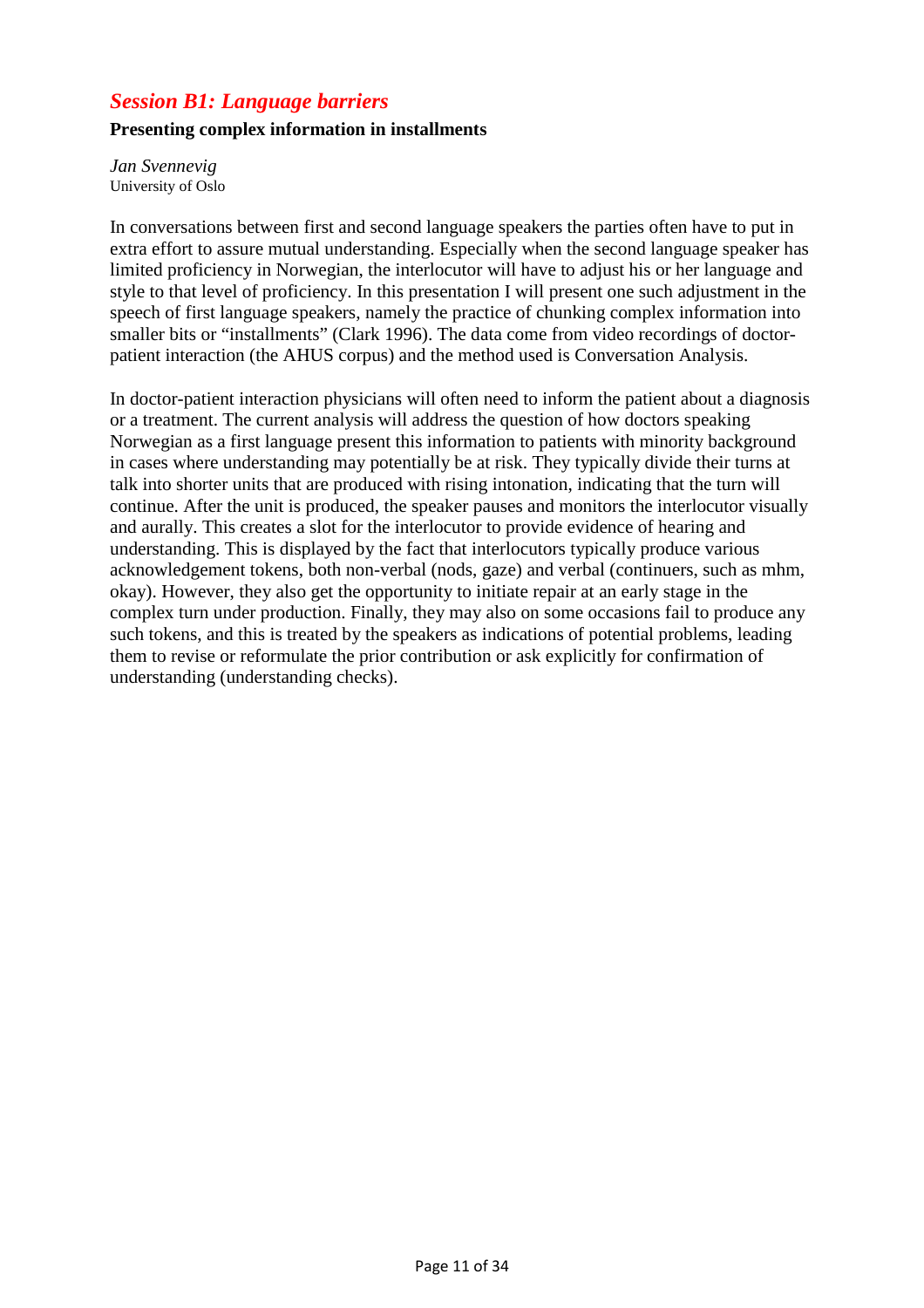## **Gestures as a semiotic resource in dialogues between hospital physicians and patients with limited Norwegian proficiency**

*Jennifer Gerwing*  Akershus University Hospital

**Introduction:** Research on face-to-face dialogue has demonstrated gestures' capacity for conveying information that complements (and often supplements) speech. However, in the field of healthcare communication, the topic of hand gestures as a semiotic resource is relatively unexplored. Using an inductive approach, we adapted a framework from basic research to the healthcare setting. We will introduce our method and developing schema.

**Method:** From a database of videotaped in-hospital interactions, we selected eight with patients who had limited Norwegian proficiency. We combined Conversation Analysis and Microanalysis of Communication. To limit the scope of analysis, we focused on discussions of treatment plans. After identifying all physician gestures, we conducted a fine-grained analysis on those with potential for a semantic relationship to speech.

**Results:** Physicians used 332 gestures in the sequencesanalyzed, 160 of which were *semantic gestures* (i.e., those with a form related to the meaning conveyed in the accompanying speech). Of these, 66 had a *concrete referent*, including demonstrating actions (e.g., stretching, cycling) and indicating body parts or participants as their role in the plan was discussed. The remaining 94 depicted *abstract referents*, including indicating points in space to differentiate between concepts or alternatives, embodying metaphors (e.g., wiping the slate clean, reaching out), and abstracting motions (repetition, continuity). Deriving the meaning of these gestures depended on the accompanying speech, without which the gestures were potentially ambiguous.

**Discussion:** This analysis demonstrates that physicians use a rich array of semantic gestures. From a clinical perspective, awareness of the semiotic potential of gestures could encourage more strategic use and draw attention to patients' gestures. Gestures' integration with speech has implications for consultations in which there is a language barrier. From a research perspective, the method developed here opens the door to a variety of questions and provides a much-needed analytic starting point.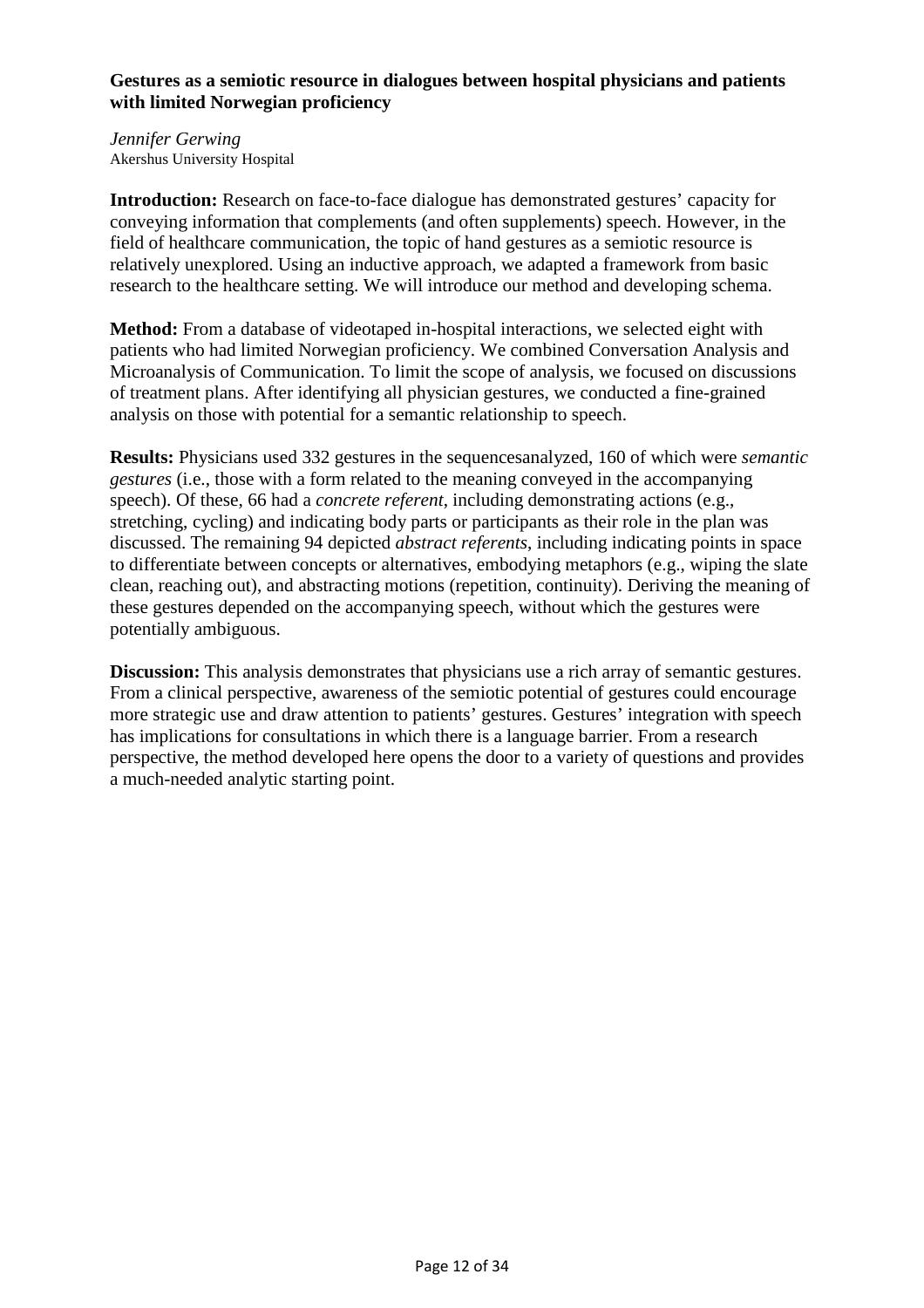## **When a misunderstanding happens, how do immigrant doctors and their Norwegian colleagues handle them?**

*Erik Skjeggestad PhD. Student*  HØKH, Akershus University Hospital

## **Background**

Sixteen percent of doctors working in Norway are foreign born and educated. Language barriers are commonly reported from doctors in their first practice. The Norwegian language is a challenge for most of these doctors in their initial work phase. We know less about other experiences and struggles during their first work practice in Norway. The aim of this study is to acquire insight about the experience of being an immigrant doctor in Norway. The main research question for the study is:

How do immigrant doctors in Norway experience meeting their expectations and competence in practice, and is it possible to find strategies for how the quality of interaction in their professional practice can be further optimized?

## **Data and methodology**

We have done two qualitative interview studies. First, we interviewed 16 recently arrived foreign doctors in Norway. Furthermore, we interviewed 12 doctors, nurses, and health care leaders who have extensive experience in working with immigrant doctors. We searched for common phenomena described by the participants in both studies. In particular, we looked for their strategies for coping with communication problems. Analyses were done with a Giorgi inspired method for systematic text condensation.

## **Preliminary results**

Immigrant doctors say they are afraid to cause possible communication errors. Doctors are concerned about avoiding or reducing the negative consequences of situations that have caused errors or misunderstandings. It is unclear to doctors how their colleagues will react if they observe misunderstandings or errors.

Analyses of interviews with colleagues show that there seems to be no formal system for monitoring immigrant doctors during their first job. When immigrant doctors make mistakes or create misunderstandings, there are some strategies colleagues use. Some colleagues are aware when and how to use these strategies, but many of them do not.

## **Implications**

Feedback from colleagues appears to be random. This makes new immigrant doctors unsafe and also uncertain in dealing with situations where there is a risk of making mistakes or misunderstandings.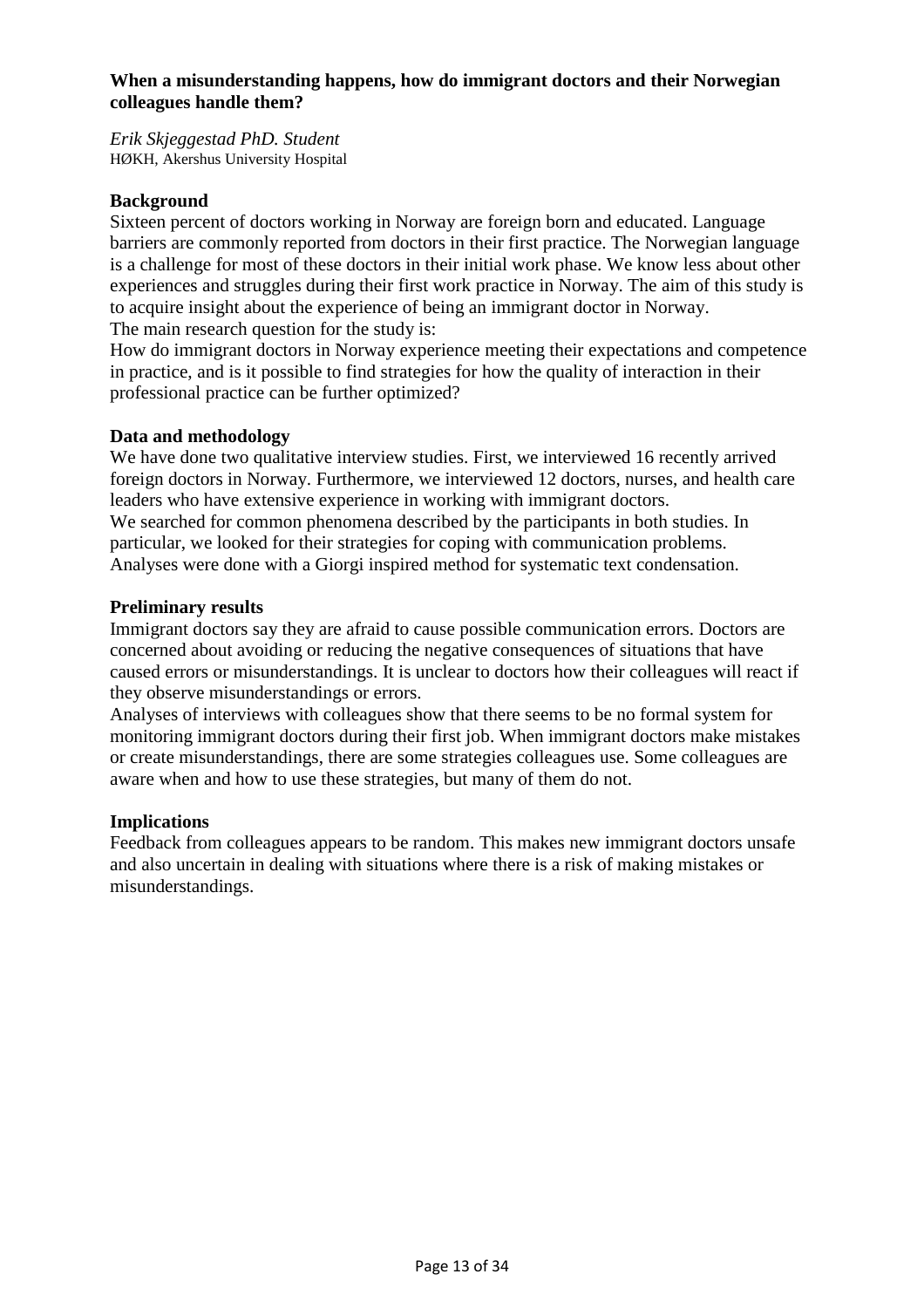## *Session B2: Teaching communication*

## **Person-oriented communication with elderly people (POKE)**

*– Development of research-based communication education for the bachelor programmes in nursing, optometry and radiography.* 

*Sundling, V., Ruud, I., Hafskjold, L., Langeggen, I., Solheim, E., Vesterager, D., Eide, H.*  Buskerud University College

#### **Introduction**

Communication is a core skill in person-oriented health care. Good communication is essential to disclose physical, emotional and spiritual needs and to improve medical care and social activities. Empathy is vital in all helping relations however; it is not sufficiently used in clinical practice. Mindfulness is important to be able to observe, describe and act effectively based on the perceived patient needs.

#### **Aims**

The aim of the study is to: (1) descibe communication skills, emapthy and mindfulness of bachelor students in nursing, optometry and radiography, (2) develop web-based video scenarios on one-to-one communication for student training and (3) develop a pre-practice course in communication using standardised patients

#### **Method**

Part 1 has a descriptive, quantitative design. Parts 2 and 3 have an experimental, quantitative design.

The study population is students in the bachelor programmes in nursing, optometry and radiography at Buskerud University College. The target population is students admitted in 2013.

In part 1, data on students' self-reported communication skills, empathy and mindfulness will be collected using three questionnaires: Ammentorp's "Klar tale med patienterne", Jefferson Empathy Scale and Langer 14-item Mindfullness Scale. Data will be collected at all 3 years of the bachelor programme.

Part 2 will use web-based scenarios to engage students in interaction with short video clips portraying an "analogue" older patient. The encounters will be video captured and saved for analysis of students' verbal and nonverbal communication. The study will be used as an evaluative indicator of change in communication skill performance.

In part 3 senior citizens will be recruited to act as "standardized" older adults in a theater based education using pre-set scenarios from health care in elderly. The student communication and interactions will be video-recorded and stimulated recall will be used to create reflective dialogue between the participating parties, peers, teachers, and simulated patients.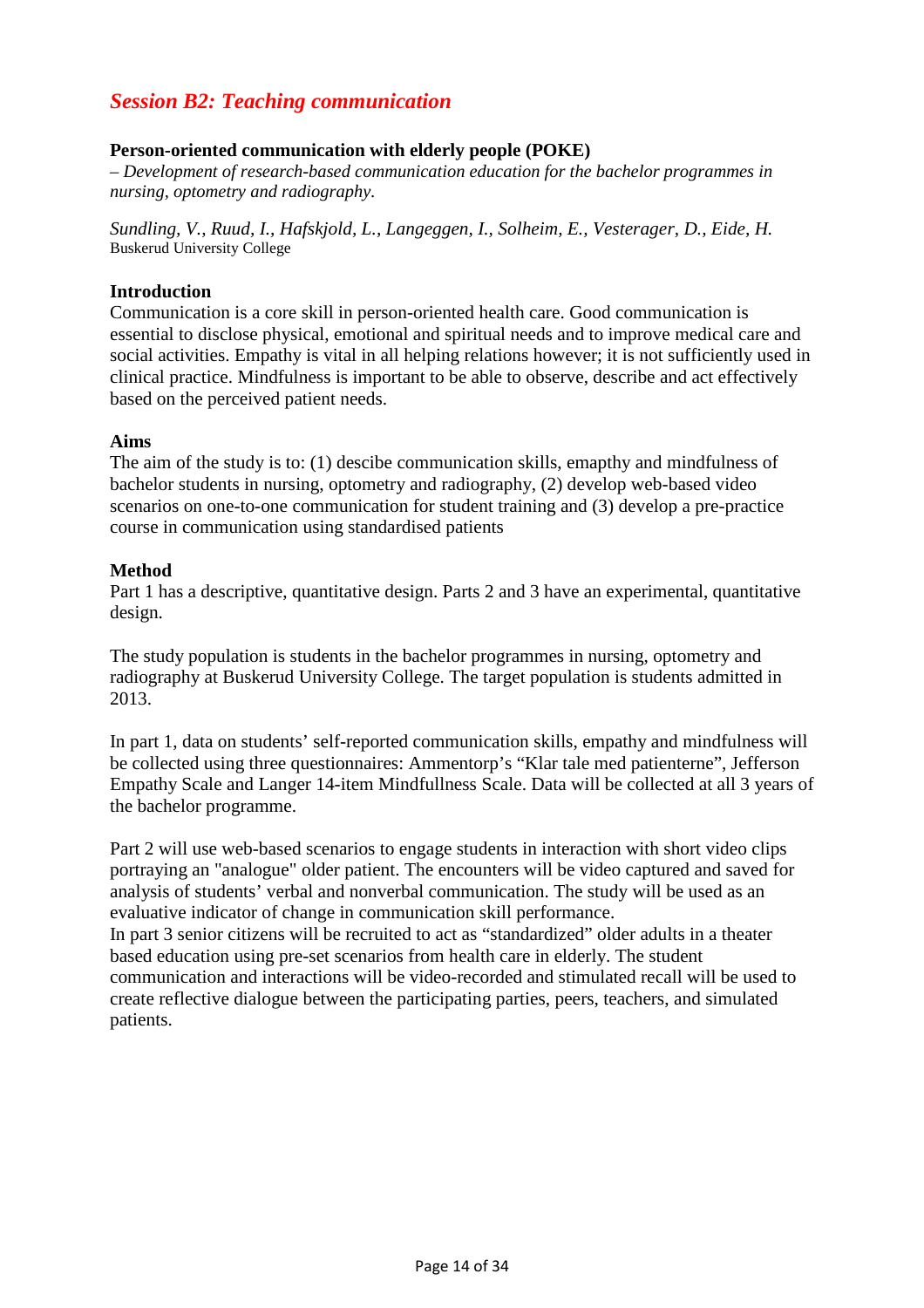## **Følgeforskning – revisjon av kommunikasjonsundervisning**

*Aslak Steinsbekk* 

Norwegian University for Science and Technology, Trondheim

Ved medisinutdanningen ved NTNU er det igangsatt arbeid for å revidere kommunikasjonsundervisningen. Blant flere ting skal Calgary-Cambridge modellene innføres som rammeverk for undervisningen og det skal legges mer vekt på hvordan innlæring av kommunikasjon skjer under uketjenesten i sykehus i 3. og 4. studieår. Arbeidet gjøres i samband med en gjennomgang av hele medisinstudiet som skal være ferdig til implementering fra studiestart høsten 2015.

I forbindelse med dette arbeidet er det under planlegging en studie om «effekten av og erfaringer med implementering av nytt opplegg for kommunikasjonsundervisning gjennom hele medisinstudiet». I utgangspunktet er det tenkt å bruke «realisticevaluation» som rammeverk. Denne metode er basert på realisme som filosofi, med en grunntanke om at det må settes opp mange såkalte «kontekst + mekanisme=resultat (KMR)» konfigurasjoner. Enkelt fortalt betyr det at ulike virkemidler må tilpasses ulike situasjoner og resultatet av disse må måles hver for seg. Det betyr at man må identifisere slike KMR konfigurasjoner for å evaluere hvilken betydning revisjonen har hatt.

I presentasjonen blir det er nærmere beskrivelse av «realisticevaluation» og tanker om hvordan et slikt følgeforskningsprosjekt kan se ut. Det vil også bli lagt opp til diskusjon for å få innspill.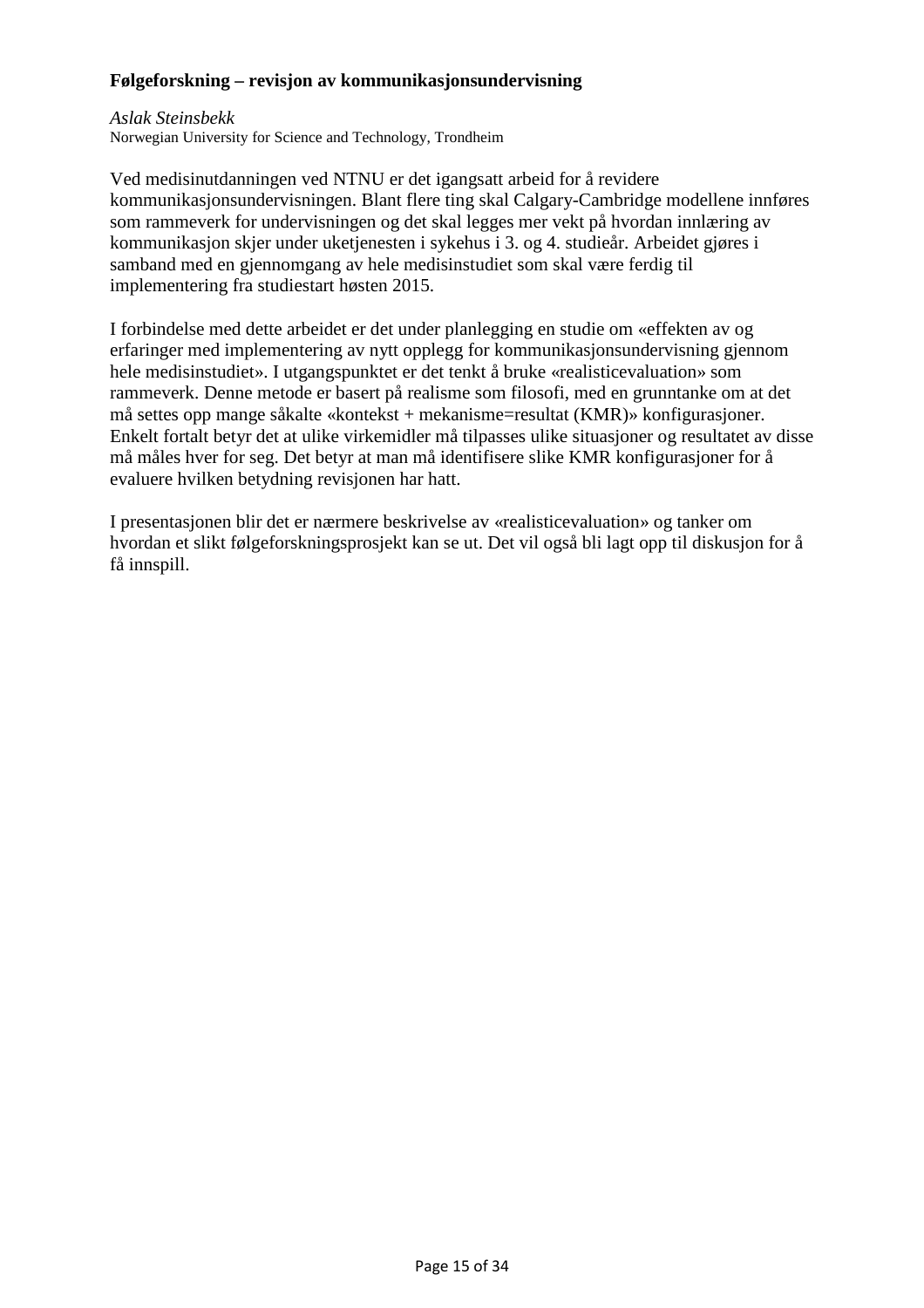## **Är patienterna mer nöjdaefter en konsultation hos en student med handledare med fördjupad konsultationsutbildning?**

*Annika Bardel, Karin Björkegren, Bo Karlsson, Per Kristiansson*  Uppsalas Universitet, Sweden

## **Syfte**

Att fördjupa lärares konsultationsmetodik för ökad konsultationsförmåga hos studenterna. Att studera effekter hos mottagare, patienter och studenter med i Norge och USAvaliderad metod.

## **Bakgrund**

Primärvårdens patienter har osorterade symtom, somkan vara del i något beskedligt eller allvarligt sjukdomstillstånd. Det ställerandra krav vid konsultationen än vid möten med patienter medredan diagnosticerad sjukdom.

Kommunikationen mellan läkare och patient är avgörande för hur väl patienten följer överenskomna ordinationer. Nuvarande kommunikationsträning på Allmänmedicinkursenbygger sedan 2006på "Patientcentrerat arbetssätt".Över 200 handledare i primärvården har genomgåttutbildning med videoinspeladepatientsamtal.Ökande krav inom primärvårdenger behov av förstärkt kommunikationsträningmed fördjupad konsultationskurs för handledarna.Metoden "Fyra goda vanor" ärprövad i Norge med gott resultat på sjukhusmed sjukhusläkare.Vi planerar utöka arbetet kring konsultationen även till andra professioner inom primärvården. Det medför att studenterna får möta andra i sjukvården än primärvårdsläkaresom använder dessa konsultationsmetoder.Att studenterna i hög grad lär sig för att klaraexaminationerna är känt.Videoinspelning av konsultationer är en vedertagen metod för utvärdering och används vid Köpenhamns universitet med gott resultat.

## **Frågeställning**

Är patienternamer nöjdaefter en konsultation hos en student med handledare med fördjupad konsultationsutbildning?

## **Metod**

40 studenter på Allmänmedicinkursen genomgår vårdcentralsplacering och väljer ett patientsamtal som videofilmas. Data från filmerna kodas och bearbetas för att få en uppfattning om spridningsmått.Vidare rekryteras 40 lärare, varav 20utbildas enligt"Fyra goda vanor".På senare Allmänmedicinkurs utses hälften av de inkluderade studenterna till handledare med, respektive utan fördjupad konsultationsutbildning.Studenterna videofilmar patientmöten som analyseras. Resultaten mellanstudentgruppernajämförs.

## **Betydelse**

Studien kan öka kunskapen om integrering av samtalsmetodik och kliniskträning under primärvårdsplaceringar, vilket är av betydelse för att utveckla studenternas yrkesroll.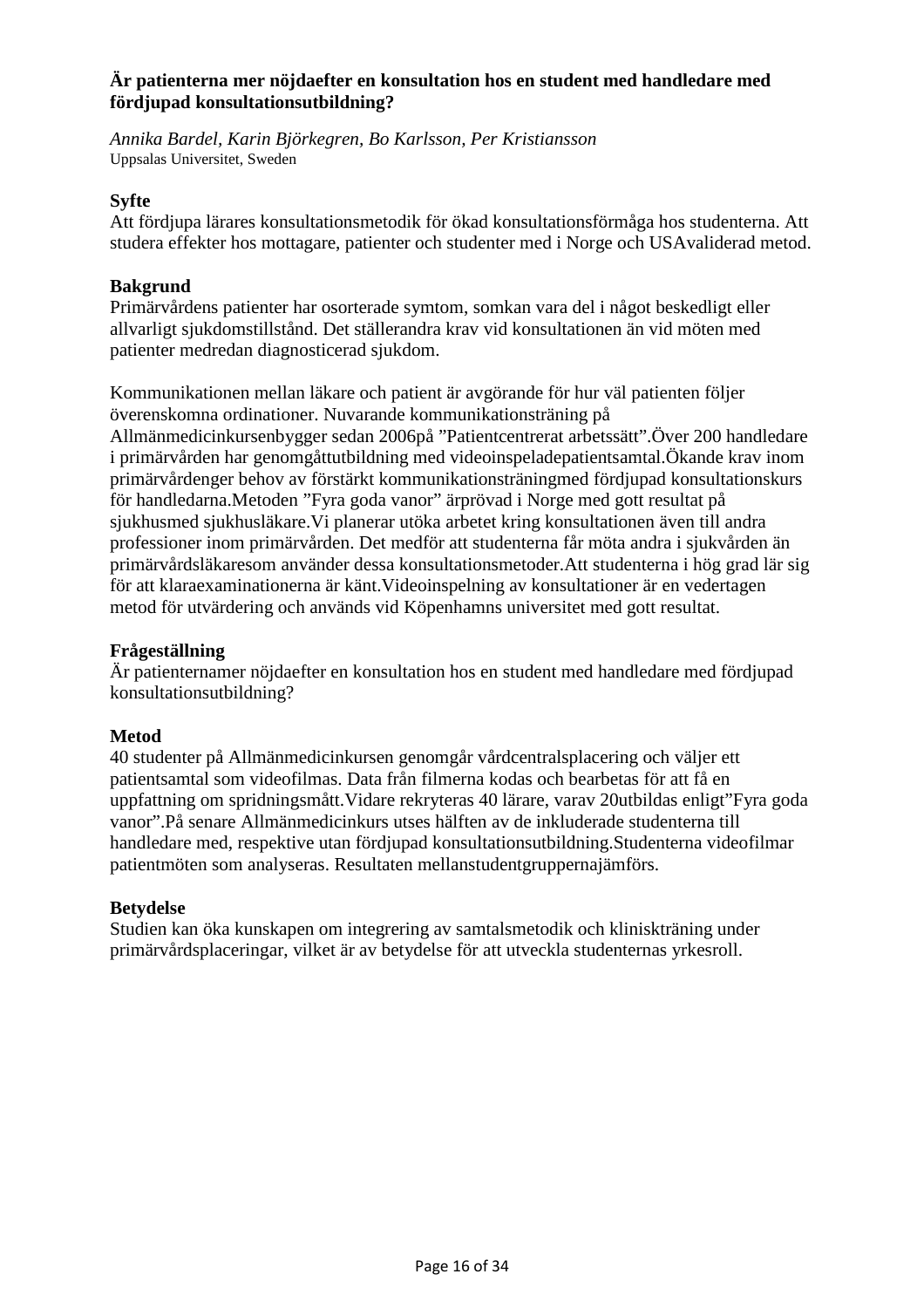## *Session C1: Openings*

## **Opening up negotiation: formulating patients' stance towards treatment**

*Anne Marie Landmark Dalby*  Akershus University Hospital

According to Makoul & Clayman (2006), "patient values/preferences" is a core element across definitions of shared decision making. However, fewer studies have explored ways in which patients' values and preferences are disclosed and oriented to, turn-by-turn in medical interactions. The aim of this ongoing study is to explore one resource physicians seem to use to make explicit patients' preference or stance towards specific treatment options; what might be described as *formulations of patients' stance*. Formulations have been identified as a resource in which speakers can summarize or explicate some parts of the conversation thus far to make explicit what has previously only been implicit (Heritage 1985). In this paper I broaden the sources for such formulations to also account for conversations from previous meetings (e.g. information noted in the chart).

Preliminary analyses suggest that physicians' formulations are oriented to the nature and strength of the patients' stances in that they seem geared towards slightly different courses of action: Formulations of *active wishes* for a specific treatment tend to be followed by active pursuits of patients' rationale (e.g. through direct questions) and/or by challenges of patients' treatment wishes. These efforts seem to work primarily towards altering or changing the patient's stance and in that way open up for negotiation on other treatment options. Formulations that on the other hand portray patients' stances as *reluctant or sceptical* towards a recommended treatment, tend to be followed by a more passive and limited pursuit of rationale or possible concerns, typically through minimal responses or pauses. Physicians instead seem to proceed by introducing additional evidence supporting their recommendation. This course of action may work to convince the patient to commit to the recommended option, and towards closing the negotiation.

The analysis so far suggests that formulations of patients' stance work as a powerful resource to get patients' preferences and underlying rationales on the table. This seems to be a crucial first step for working towards a decision about treatment.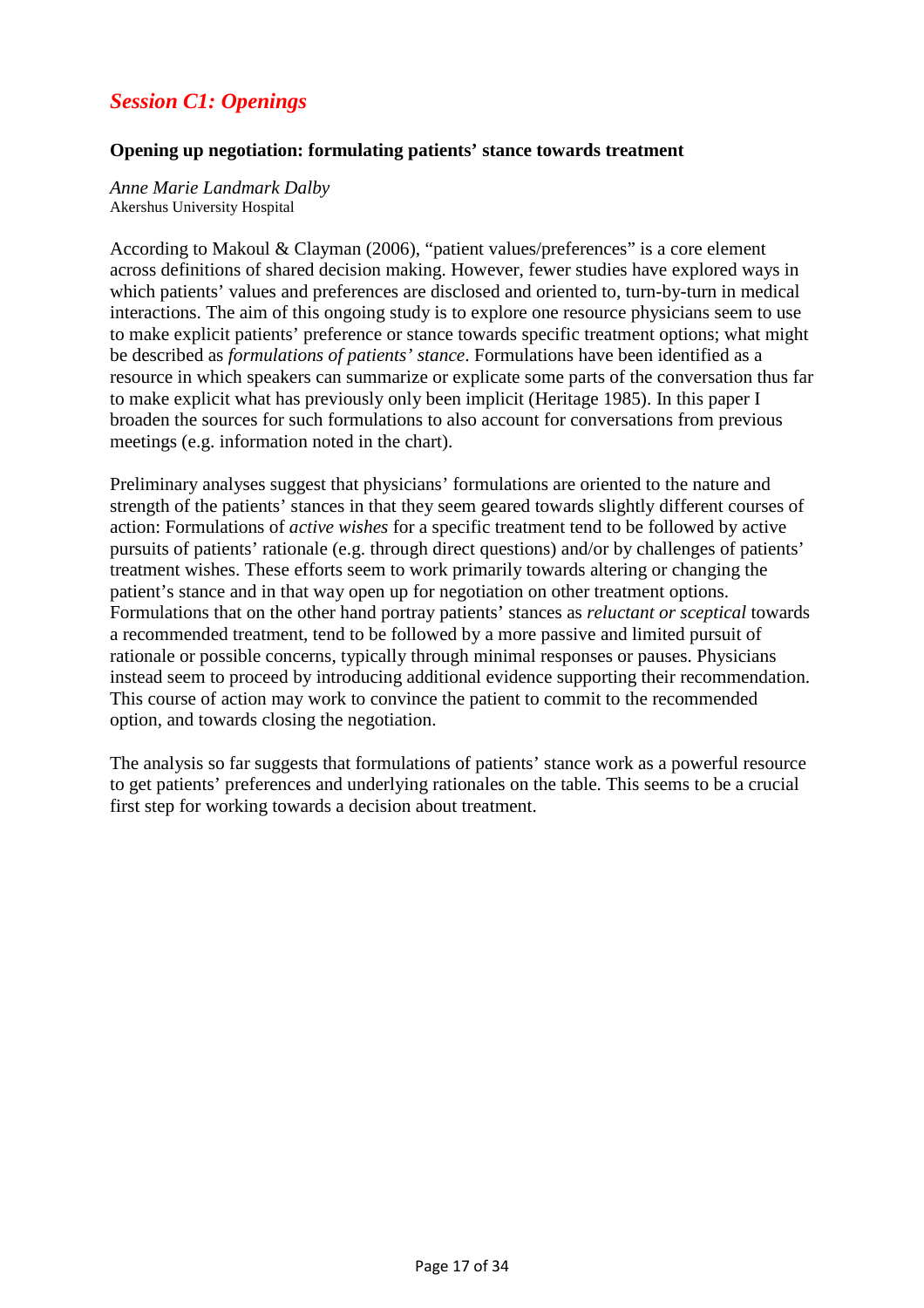## **The Blood Sugar Solicitation Sequence: An Opening Inquiry to the Diabetic Patient about Relative Blood Sugar**

#### *Leah Wingard*

San Fransisco State University, California, USA

This paper analyzes a recurrent opening sequence in the type II diabetic visit between doctors and patients in which the doctor asks the patient about his or her current blood sugar levels. We call this sequence the: Blood Sugar Solicitation (BSS) sequence. The BSS sequence occurs at the beginning of the visit or at the start of the diabetes component of the visit and is consequential because it initiates talk about diabetes by topicalizing the patient's own measurement of blood sugar. When patients respond with normative blood sugar levels by providing evidence of having regularly checked blood sugar levels or a log with the numbers, and physicians can assess these levels as medically unproblematic, the physician is likely to move to a next activity, thereby closing the sequence and forwarding the overall progressivity of the visit. However, when patients respond to the inquiry with an assessment rather than the numbers themselves, or demonstrate not knowing the day-to-day blood sugar levels, the sequence is expanded. Through analysis of this sequence, we show that the BSS sequence is one technique that physicians regularly use to pursue a biomedical agenda and assess the patient's blood sugar levels. In this work we consider how the expansion of the sequence can be relevant for enacting patient centeredness in the diabetic visit as physicians assess and discuss blood sugar numbers with patients and help patients manage the complexities of life with a chronic illness.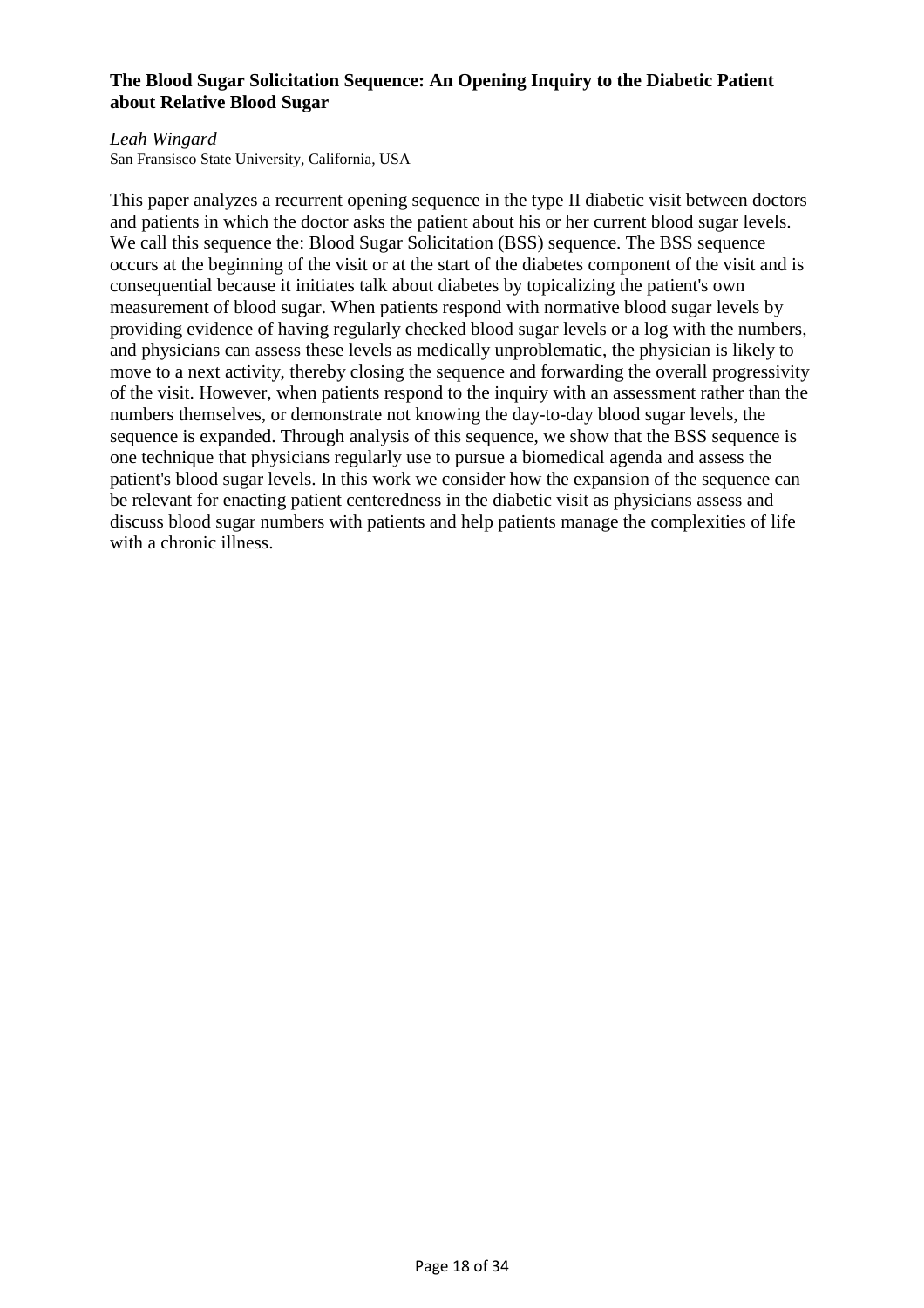## **Safe and unsafe communication practices in calls to Swedish Healthcare Direct**

## *Inger K. Holmström*

Mälardalen University College, Västerås, Sweden

Telenursing is a rapidly expanding actor in the Swedish healthcare system, as in other Western nations. Currently, the national Swedish telenursing helpline Swedish Healthcare Direct (SHD) employs 1500 nurses and handle more than 6 million calls per year. The telenurses assess the callers' symptoms, refer the caller to appropriate healthcare provider to optimize healthcare resources, or give self-care advice. Although rare, adverse events occur also within this healthcare context, reminders of the importance of giving patient safety the highest priority. As telenurses' mainsources ofinformation aretheir dialogues with the callers,the provision of safecare depend onthequality of thisdialogue. Hence, the aim of the present study is to analyse and compare the communication in malpractice claimed calls with "ordinary calls" which have not resulted in a malpractice claim. The ultimate goal with our large project about safety in telenursing is to establish the characteristics good and safe communication practice in this context, to enable learning and clinical development. We conducted RIAS-analysis of the authentic communication from audio recordings of all malpractice claimed calls to SHD during  $2003-2010$  ( $n = 33$ ) and control calls. The controls were matched regarding main symptom and reason for calling, age and gender of the caller. Preliminary analyzes show that the malpractice claimed calls were shorter then control calls, and telenurses mainly used closed-ended questions in the malpractice claimed calls. They used reassuring to a greater extent, but did not explore the callers understanding of the symptoms and asked few follow up questions. In the control calls, the telenurses used more open-ended questions which made the callers provide more information about their condition and previous treatment. During the presentation I want to discuss our further analyzes, what the findings mean and how they can be used in a clinical context.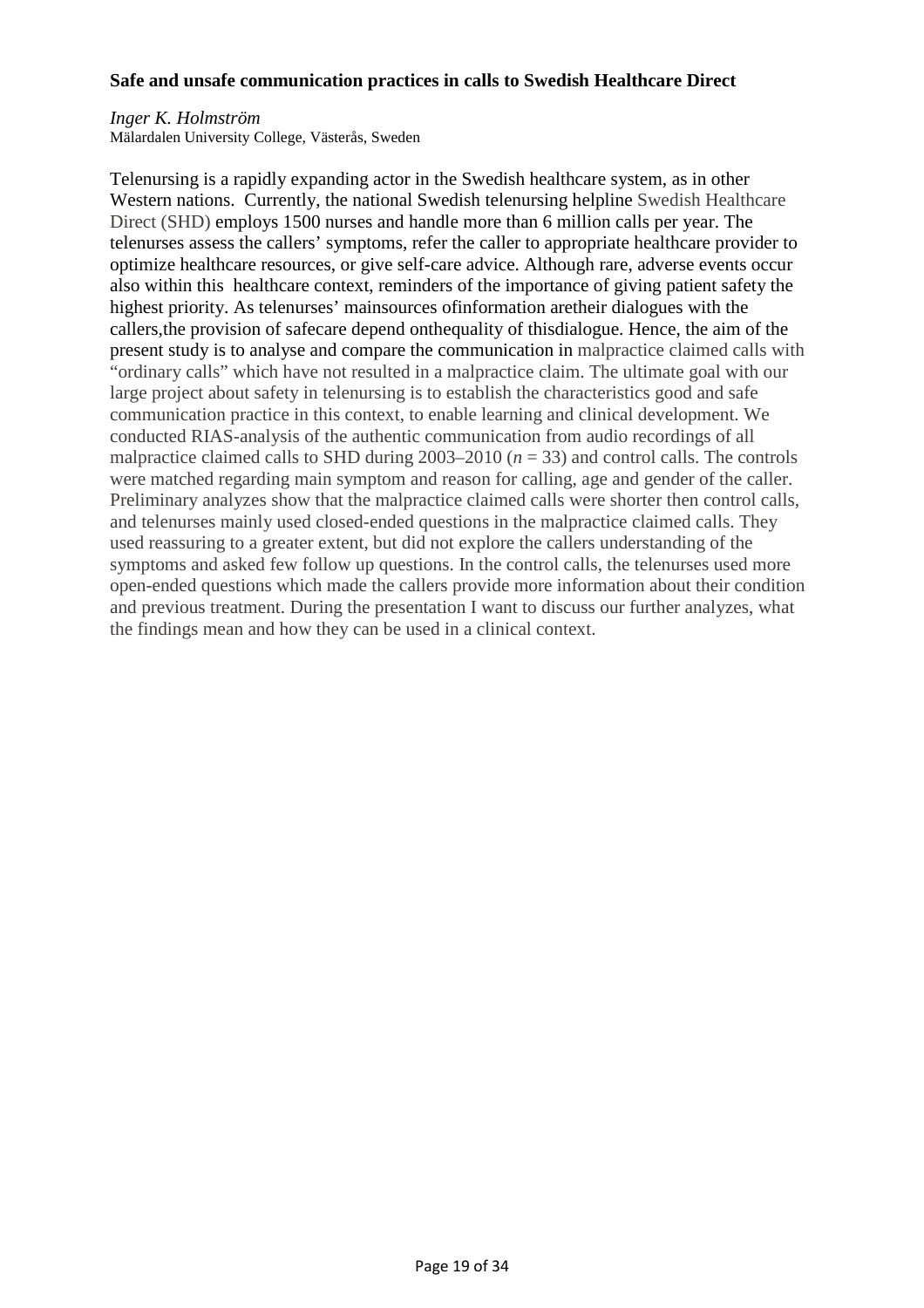## *Session C2: System evaluation*

## **Implementation of a programme in training of communication skills at a large hospital**

## *Troels Præst Andersen, PhD student*

Health Services Research Unit, Lillebaelt Hospital/IRS University of Southern Denmark Advisors: Poul-Erik Kofoed, Kaj Sparle Christensen and Jette Ammentorp

## **Introduction:**

In recent decades there has been an increasing interest in the communication between clinicians and patients. One of the most frequently used methods for improving clinical communication is participating in communication skills training courses. Studies show a positive effect on health professionals' communication skills and a positive effect on patient outcome.

Despite the positive results, there is no literature describing how the positive experiences can be transferred to the clinical practice in a larger organisation. This PhD study will measure the effect of the communication training course "Clear-cut communication with patients" which is currently being carried out at Lillebaelt Hospital. The effect will be measured at both clinician level and patient outcome level and will use quantitative as well as qualitative research methods.

## **Objectives:**

The purpose of this study is to examine the impact of implementing a training course concerning communication skills of health professionals with patient contact in a large hospital:

- Will the health professionals' self-efficacy increase after participating in a communication skills training course?
- Does self-evaluated performance and self-efficacy scores correlate with scores of the actual communication with patients?
- Does the communication training course's patient-centered<sup>1</sup> approach result in that clinicians better meet the patient needs regardless of the patients' socioeconomic status, health litteracy and/or other characteristics as e.g. gender, motivation or age?

## **Methods:**

 $\overline{a}$ 

All health professionals with patient contact (approximately 3000) at Lillebaelt Hospital will be included in the study. They will receive lessons  $(2+1)$  day) concerning communication skills training based on the Calgary Cambridge-Guide. The impact of the course will be examined in a questionnaire concerning self-efficacy both before and after the course. The impact will also be measured via interviews and audio recordings before and after the course. The impact on patient level will be measured via interviews and maybe also via a survey.

## **Issues for discussion:**

- Which additional methods and theories can contribute to reaching the objectives of the study?
- What are the pitfalls in this study?
- This part of the study is currently at its beginning (October 2013). Consequently, more specific questions will arise prior to the seminar in Oslo in January 2014.

<sup>&</sup>lt;sup>1</sup> Institute of Medicine (IOM) defines patient-centered care as: "Providing care that is respectful of and responsive to individual patient preferences, needs and values, and ensuring that patient values guide all clinical decisions."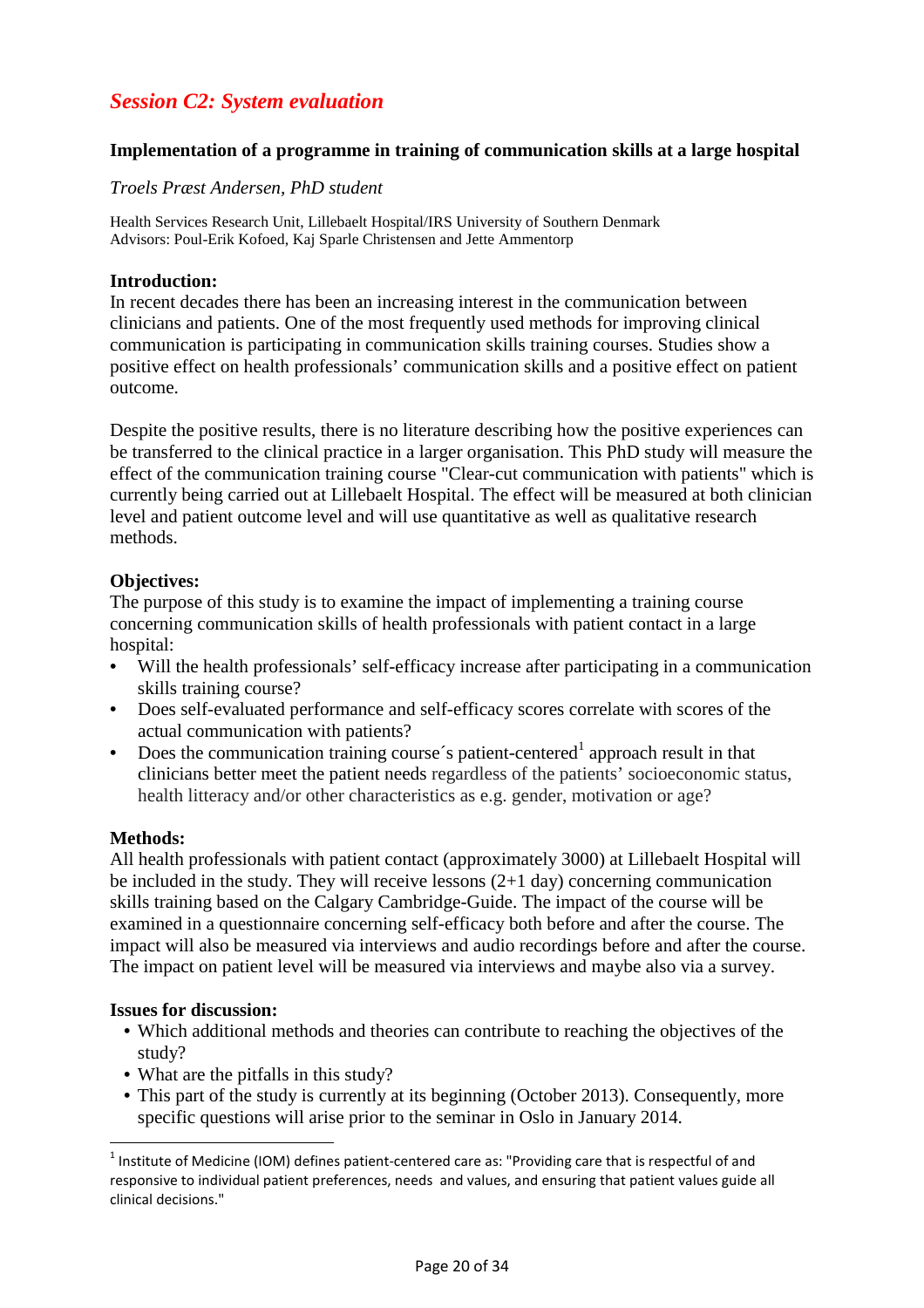## **Patient complaints as an endpoint for measuring the effect of communication skills training**

*Karin Yde Waidtløw, Research Assistant, MHSc Supervisors: Jette Ammentorp, PhD, MHSc, Poul-Erik Kofoed, Med.Doc., M.D., DTM, B.A.* 

Health Services Research Unit Lillebaelt Hospital / IRS University of Southern Denmark

## **Background:**

Since January 2012, employees in the Danish hospital *Lillebaelt Hospital* have been undergoing a mandatory communication programme in order to improve their professional communication skills. When launching the programme, one of the purposes was to monitor and compare the number and the character of patients' complaints before and after the hospital staff had undergone the programme.

The National Agency of Patients' Rights and Complaints estimates that approximately 40- 50% of patients' complaints either originates from or is related to communication issues. However, even before the intervention, only 10% of the complaints at Lillebaelt Hospital were being categorized as "Health communication and documentation". It is therefore evident that there is a striking discrepancy between the national and the local statement of complaints. At Lillebaelt Hospital, the registration and classification of patients' complaints is being carried out by secretaries. This group of employees has no clinical experience and they express insecurity in carrying out the task of categorizing the complaints.

As we have an assumption that the actual number of communication related complaints is in fact higher than stated, we will have to review all of the complaints and if necessary recategorize them before studying the possible effects of the intervention (the communication programme).

## **Purpose of the study:**

- To investigate if the registered patients' complaints at Lillebaelt Hospital are given the right classification.
- To investigate how the number of patients' complaints before and after the intervention can be used as an impact measurement.
- To investigate whether the mandatory communication programme has an impact on the number and content of patients' complaints at Lillebaelt Hospital.

**Questions:** The patients' complaints consists of subjective descriptions of events. How can we make these subjective data measurable? Can they be rated or coded using a particular system?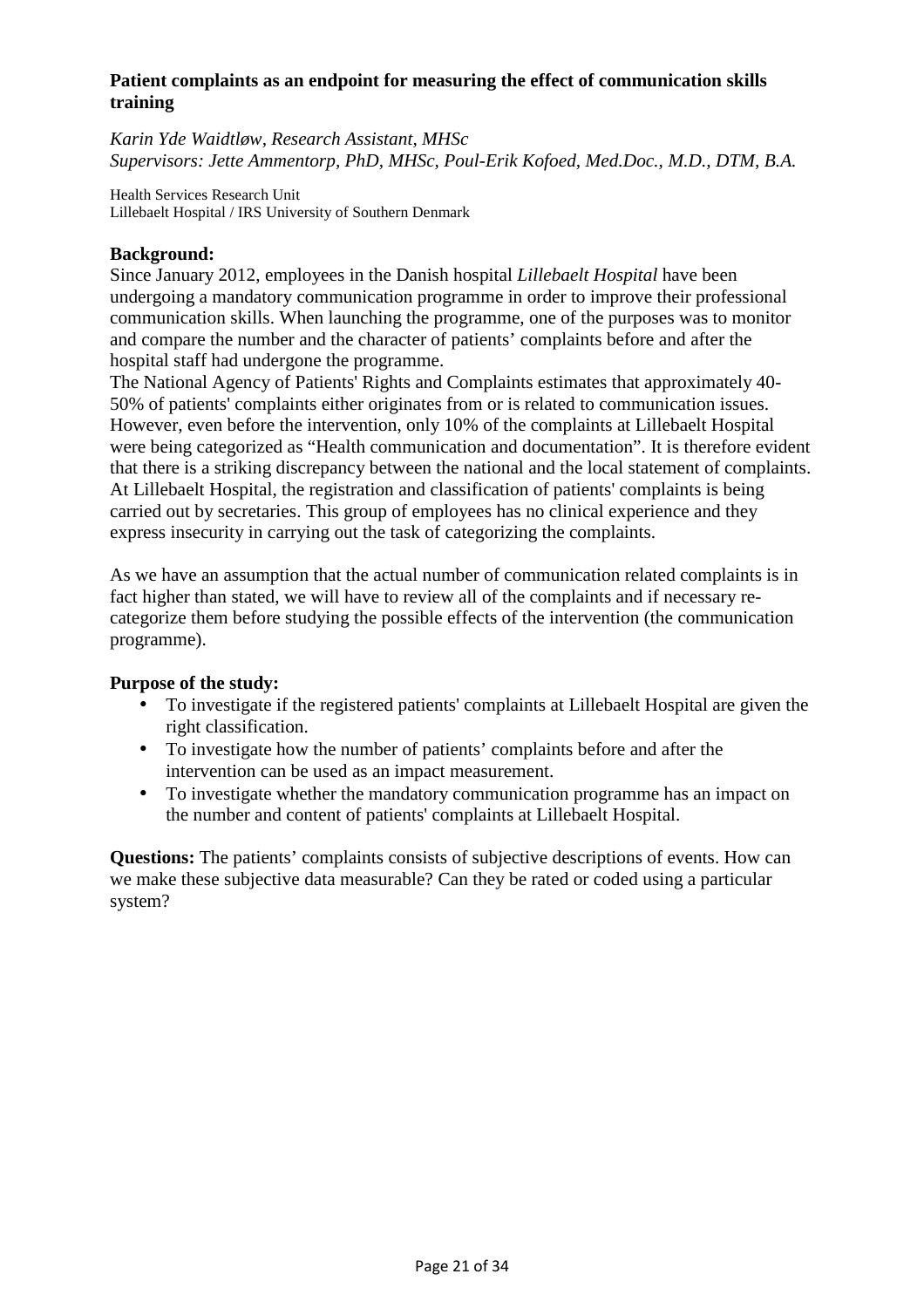## **"Establishment of Habits in CPAP Treatment (EHCT)" and "Akershus Sleep Apnea Diagnostic and Treatment Evaluation (ASADaTE)" -Two projects joined in communication**

*Principal investigators: EHCT: Professor Anders Broström*  School of Health Sciences, Jönköping *ASADaTE: Harald Hrubos-Strøm, PhD*  Akershus University Hospital, department of otorhinolarygology

Obstructive sleep apnea (OSA) is a common disorder. Without treatment the disorder is associated with increased risk of mortality and cardiovascular morbidity. Treatment with continuous positive airway pressure (CPAP) has been shown to reduce cardiovascular risk and to relieve symptoms.Despite this, adherence to treatment is low. Other treatments such as recommended weight loss or surgery have been shown to be inefficient.

Habits associated with CPAP adherence have not been studied in patients with OSA. A habit is a learned behavior that is performed more or less automatic as a respone to external signals, "cues" (eg. a time, a place or a situation). The effect of clinical communication on the establishment of habits or CPAP adherence has not previously been studied.

## **Aims:**

To assess aspects of clinical communication between health personell and patients in order to improve the establishment of habits and CPAP adherence in joined Norwegian and Swedish projects.

## **Material and methods:**

A prospective, longitudinal design will be used.The EHCT is performed in CPAP outpatient clinics located in Linköping, Jönköping and Stockholm, Sweden. 400 treatmen naive patiens with newly diagnosed OSA will be included. The ASADaTE is located at Akershus University Hospital, department otorhinolarygology, Norway.1000 patients referred for suspected OSA will undergo diagnostic procedures and patients with OSA will receive treatment with recommended weight loss, surgery or CPAP. Physician-patient consultations at baseline (after diagnosis is established) and three nurse-patient consultations (at CPAP initiation, after 2 weeks and 6 months) will be video recorded and analyzed.All Norwegian physicians but not nurses have received a two day communication course through 2013. Swedish staff has not received any communication training. Instruments considered for use are the OPTION scale and the 4 habits coding sceme as well as CPAP Habit Inventory and subjective and objective CPAP adherence as dependent variables.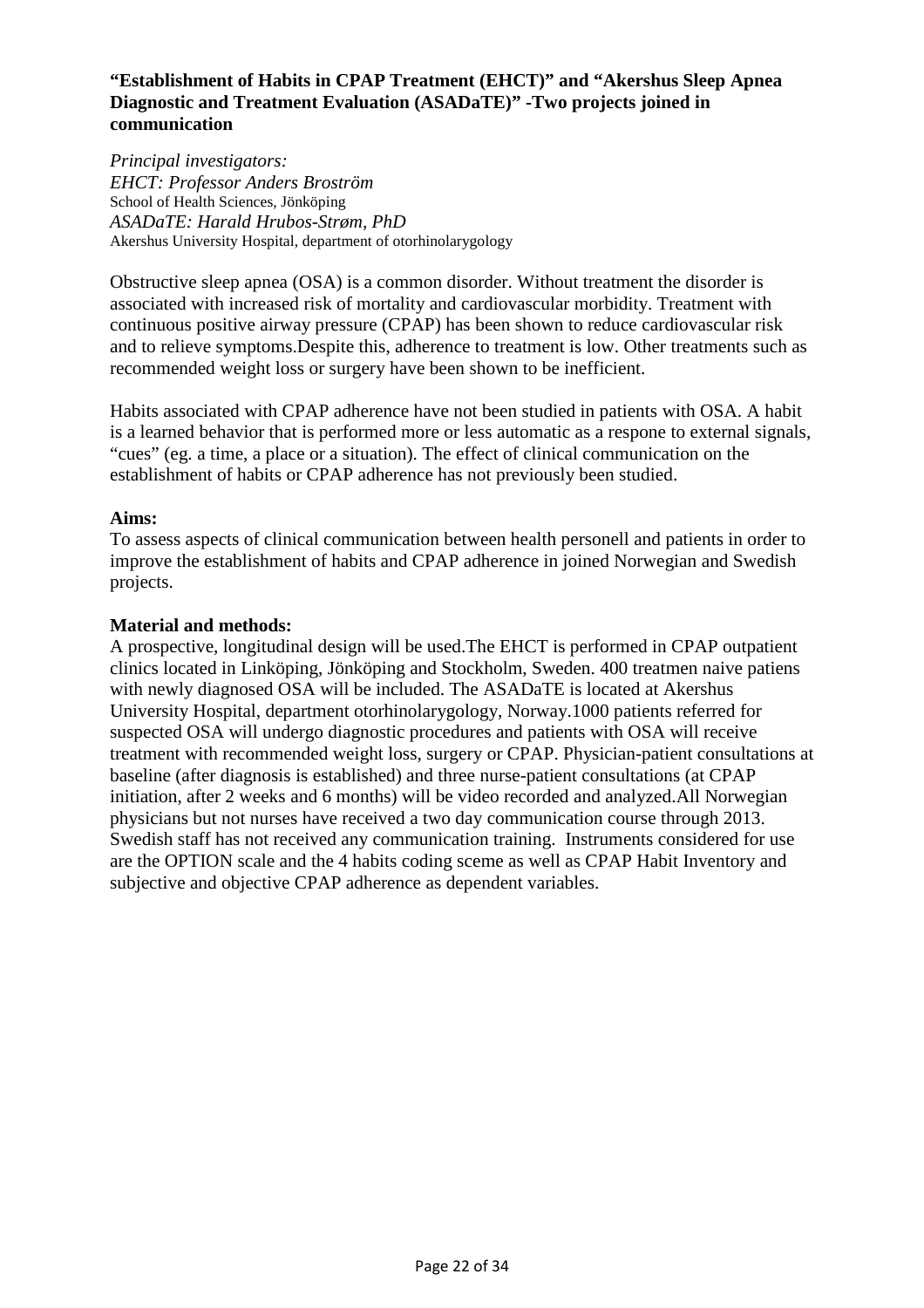## *Session D1: System improvement*

## **Communication in home health care, at the CT laboratory and at optometric consultations in Norway**

*Linda Hafskjold, Vibeke Sundling, Sandra van Dulmen, Hilde Eide,* 

Buskerud University College, Faculty of Health Sciences

## **Background**

Communication is a basic competence in health care, but few studies have systematically examined communication with older people who are receiving health services. There are no large observational studies of person centered and empathic communication in nursing, optometry or radiography-programs or studies that relate person centered and empathic communication skills to nursing assistants. The PhD-study is part of an international study of person centered communication with older persons (PCCE) performed in Sweden, the Netherlands, United States and Norway; with the main aim to enhance educational research relevant for person centered care and thereby to improve care, health and wellbeing for elderly.

### **Aim**

The purpose of this study is to identify health personnel's competences in person centered and empathic communication with elderly patients.

### **Materials and Methods**

The target population is older persons living at home (\_ 65 years) who are in need of home health care, and the health personnel that provide this care respectively. The nurses and nurse assistants will be recruited in the two municipalities Drammen and Ål. Drammen municipality is sub divided into different city regions and from these where Hamborgstrøm, Fjell and Konnerud included. The elderly either receive home nursing care, a Computer Tomography examination or an eye examination in the period of November 2013 – April 2014.

A total of 20 nurses, 20 nurse assistants, 10 radiographers and 10 optometrists will be included. The health care provider will wear digital audio recorder when they perform their daily work. The digital audio recorder will be worn by the respective health care provider until at least 5 patient encounters have been recorded. This will accumulate a total of 300 audio tapes from patient encounters with older patients and will provide a rich material to be analyzed.

The audio files will be analyzed with VR-CoDES and with RIAS to capture and explore real communication challenges and this data will form the basis for developing the simulated training. Different characteristics of the elderly, i.e. being more or less dependent on care (frailty), their age, gender, living together or with a partner and their medical history will be taken into account. Linda.hafskjold@hibu.no

#### **Ethics**

The study is evaluated by the Regional Committee for Medical and Health Research Ethics (REC) and found not to need approval from REC. The study is therefore applied approved by the Data Protection Official for Research (NSD) in Norway.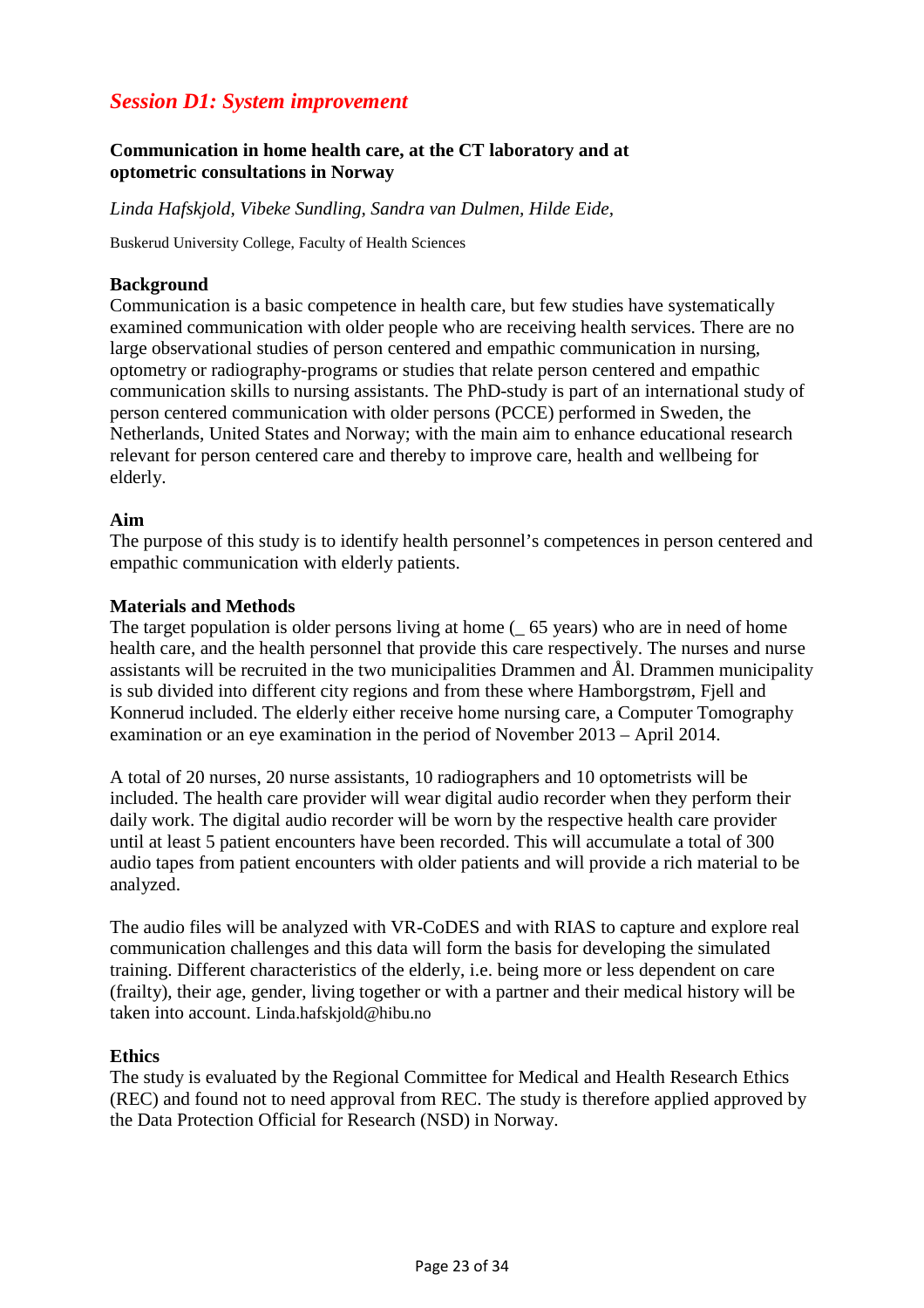## **Analyzing pro-social communication in support groups for siblings of chronically ill children**

## *Torun M. Vatne¹, Yngvild Haukeland²*

<sup>1</sup>Frambu resource centre for rare disorders ²Department of psychology, University of Oslo

In 2012 psychologists from Frambu resource centre for rare disorders and the department of Psychology at the University of Oslo have developed and pilot tested a manualized group intervention for siblings of children with chronic diseases or disabilities and their parents. An important part of the intervention is to provide opportunities for siblings to share experiences, solutions to difficult situations, and support each other. To be able to develop guidelines for group leaders to optimize the group climate and promote interaction between group participants, more knowledge about pro- social communication within support groups for children are needed.

**Aim:** To conduct a descriptive study to analyze how and to which extent children communicate with each other, respond empathically and find mutual experiences during support group sessions.

**Method:** In 2012 groups sessions of 11 support groups were videotaped. Each group met 2-3 times. The groups consisted of 5-8 children aged 8-16, all siblings of a child with a rare disorder. The groups were led by a psychologist or education specialist together with a facilitator. Data in this study is about 30 videotaped support group sessions lasting from 30-90 minutes.

We plan to analyze the communication in these sessions, with special emphasis on the interaction between group members and group leader communication style. Thoughts and discussions during the OCHER workshop about the analysis to be conducted in this study would be greatly appreciated.

**Results:** This study will result in new knowledge about how to conduct and lead the new group intervention for siblings of children with chronic diseases in ways that optimize the possibilities for pro-social interaction between group members.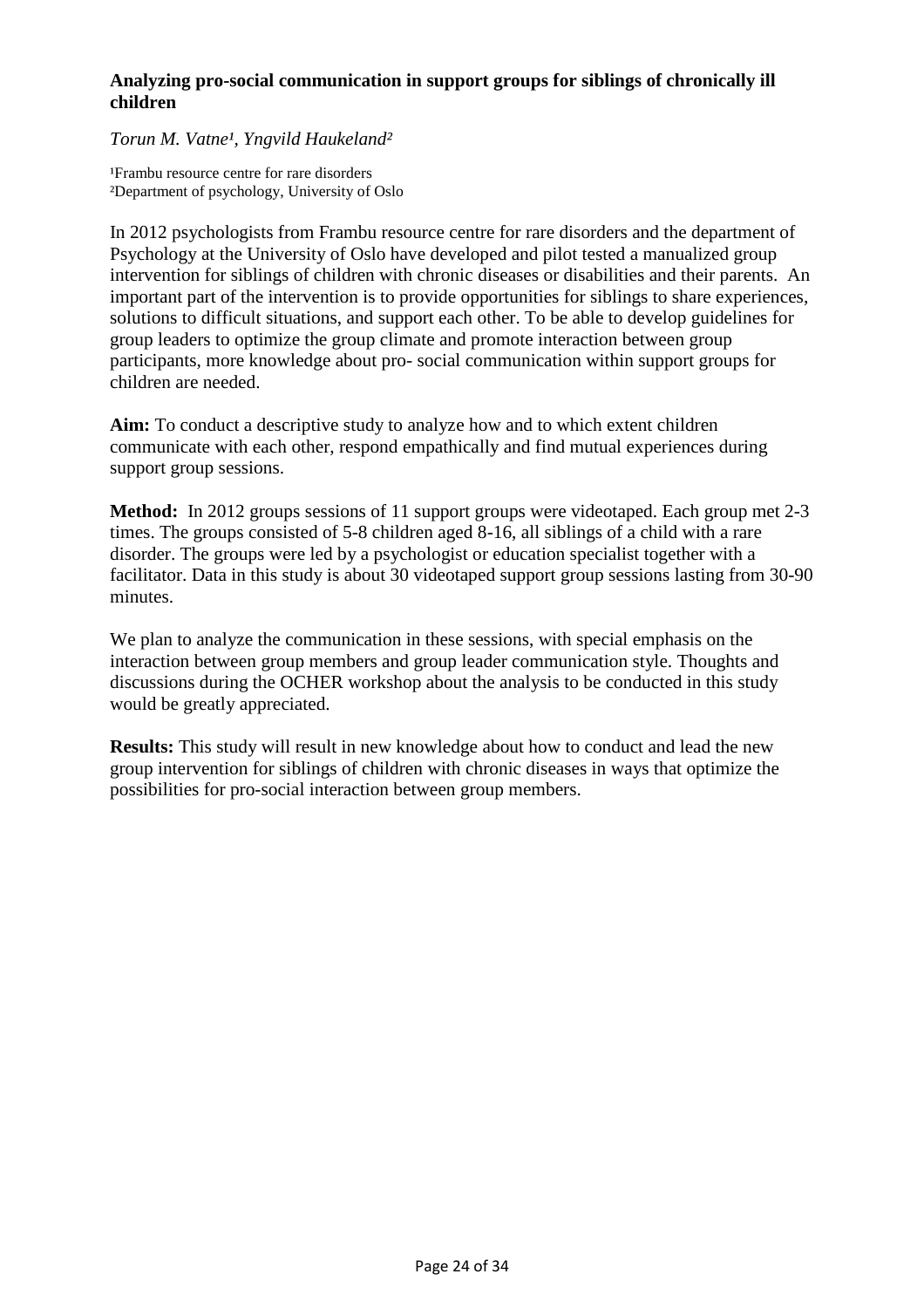## **"Likemannsprosjektet". A qualitative study on voluntary peer support in cancer care**

## *H. Skirbekk, L. Korsvold & A. Finset*

Department of Behavioral Sciences in Medicine, Institute of Basic Medical Sciences, Faculty of Medicine, University of Oslo

Having cancer, from the time of diagnosis to survivorship or death, is most often accompanied by serious physical, psychological and social concerns. Seeking assistance to help coping with the consequences of cancer can positively affect a patient's quality of life. Peer support is one way of providing such assistance/social support.

Little is known about the characteristics of a "good" peer and what training and supervision would be beneficial for cancer victims and volunteers. In addition we know little about what motivates peers, and how peers and patients meet and interact. In Norway, peer support has traditionally been the responsibility of the different patient organizations. To be able to offer this service to a broader group of cancer patients and to promote the contact and collaboration between the patient organizations, the hospitals and The Norwegian Cancer Society, centers for peer-support have been established in major hospitals treating cancer patients in Norway, called "Vardesentre".

This study has two aims: 1) to explore how patients and their relatives use and experience existing peer support centers, and 2) to explore what it entails to be a "good" peer, and to evaluate the organisation of existing peer support centers.

Five focus group interviews with peers, 12 in-depth interviews with users(patients and relatives), and observations of the daily work in a "Vardesenter", have been conducted. Qualitative content analyses have been used to identify important experiences of peer supporters and users.

Five main issues have emerged, and will be explored during presentation. From the users<sup> $\checkmark$ </sup> perspective, 1) peer support brings hope, and 2) a sense of normality and solidarity contrasting hospital life. Users also pointed out that 3) some groups often fell through the cracks of peer support, notably teenagers and next of kin. From the perspective of peer supporters, 4) this role brought great meaning to their lives. However, many pointed out that 5) it could be a challenge to handle the role of a "professional unprofessional", thus emphasizing 6) the importance of education and supervision.

This study is relevant for health care providers as peer support programs organized in conjunction with the hospitals can be seen as an innovation in delivery of healthcare. For the society and community, these results are of interest because peer-support programs represent an extension of the health care service, potentially improving the quality of life for cancer patients.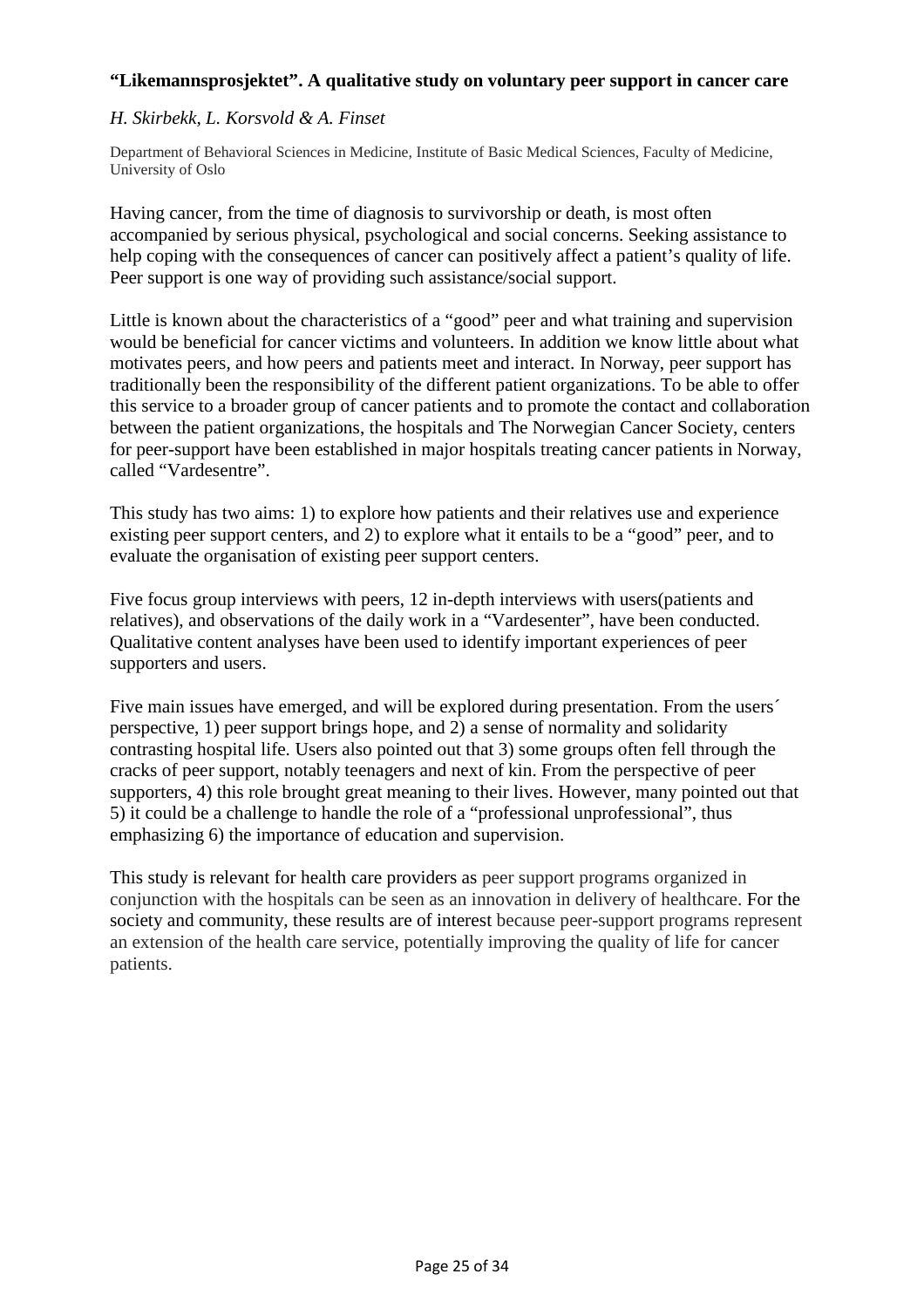## *Session D2: Caring*

### **Constructing symmetrical and asymmetrical relations in patient-caregiver closings**

*Shirley Näslund (collaborator with Anna Lindström and Clara Iversen)*  Uppsalas Universitet, Sweden

I am collecting closings at the hospital, how patient and caregiver are rounding off their interaction with words and touch. Elderly patients may express a great deal of thankfullness to the doctor or nurse, thus constructing an asymmetrical relation. How is this thankfullness met? I am specifically interested in when the caregiver thanks the patient, something which is done in various ways. I am also interested in phrases like *I hope not to see you again* - *I hope to see you again* - they are causing some trouble at the hospital.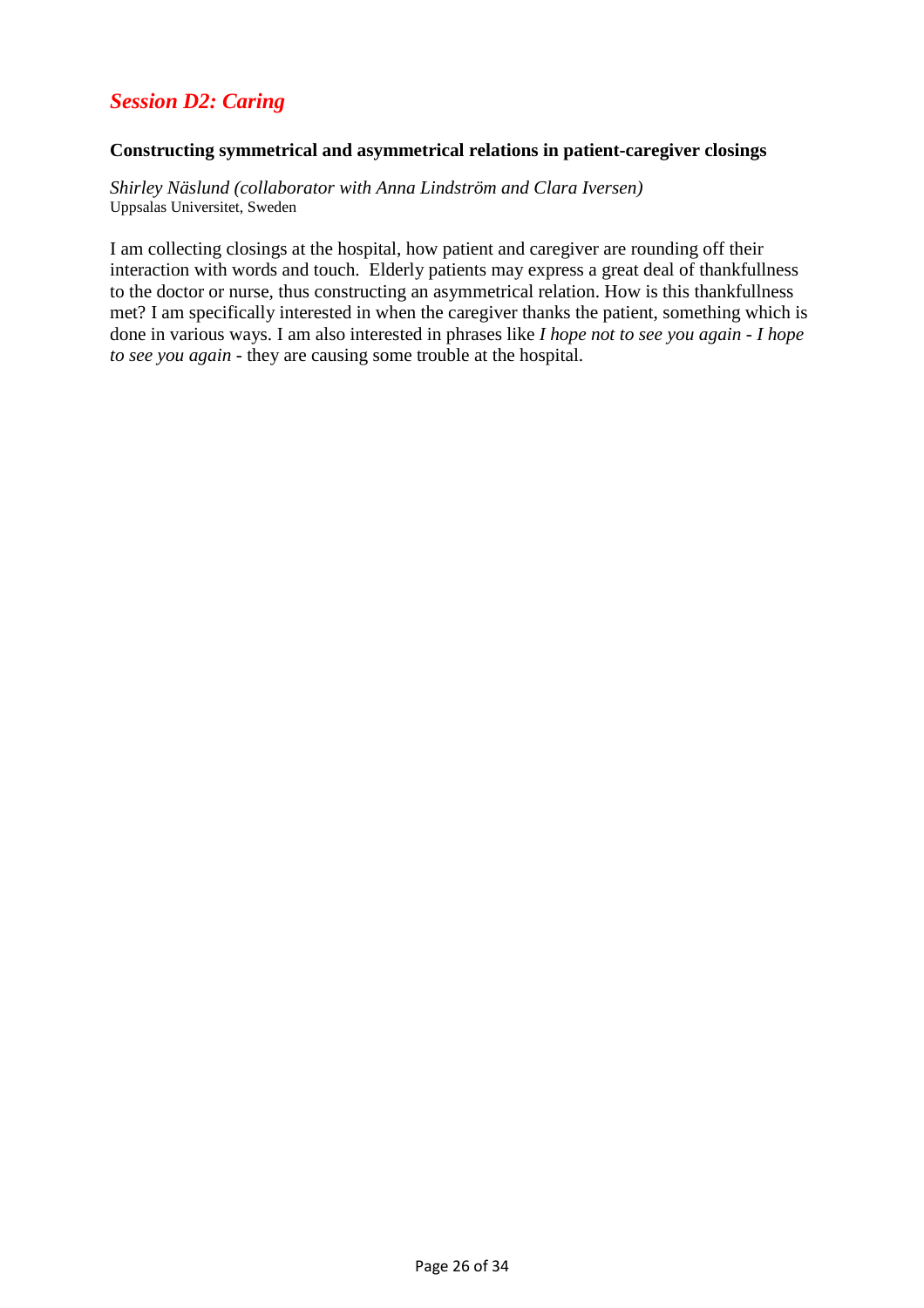## **Older adults in hospital encounters with physicians - communication of concerns**

*Hilde Eide, Rita Gorawara-Bhat, Pål Gulbrandsen, Linda Hafskjold, Vibeke Sundling*  Buskerud University College, Drammen, University of Chicago, Illinois, USA, and University of Oslo

## **Background**

Research has suggested that the emotional context of care is conveyed especially through nonverbal communication skills, including exchanges of nonverbal messages, which are critical elements of empathic care. Therefore, there is a need to include the nonverbal dimensions of communication as the basic building blocks in any educational training. Most previous studies have examined the verbal and/or the nonverbal aspects of communication independently of each other. In this study we will jointly examine the verbal and nonverbal dimensions of communication.

## **Aim**

The aim of study 1 is to get an enhanced understanding of how older adults communicate their concerns to the physician through verbal, paraverbal and nonverbal communication.

## **Methods**

89 encounters with older adults are extractedfrom a larger study of 380 patients (The Ahus study). Of these encounters 49 are suitable for nonverbal analyses, 26 has clear eye contact view, and 23 shows unclear eye contact.

Steps in the analytical process:

1. First a pilot sample of 10 videotapes of older adults (>65) will be analyzed. Based on qualitative methodology, the pilot will help identify salient nonverbal themes in this population (in encounter with the research group).

2. All 49 consultations will be coded with The Verona Coding Definitions of Emotional Sequences (VR-CoDES), which has explicitly defined categories whereby a patients concern of hints to concerns can be detected.

3. This sample will also be studied for confirming and validating the above identified salient nonverbal dimensions (from step 1) using NDEPT instrument.

4. Overlay the verbal analysis (from Step 2) and the nonverbal analysis (from Step 3) to explore any emergent recurring patterns in which:

a) Patients' verbal cues and concerns occur with accompanying nonverbal signals,

b) Providers' verbal responses (to cues and concerns) occur with accompanying nonverbal signals, and

c) The interface of verbal/nonverbal signals between patients and providers.

Preliminary results from the coding of the first 10 videotapes coded both nonverbally and with VR-CoDES will be presented at the workshop.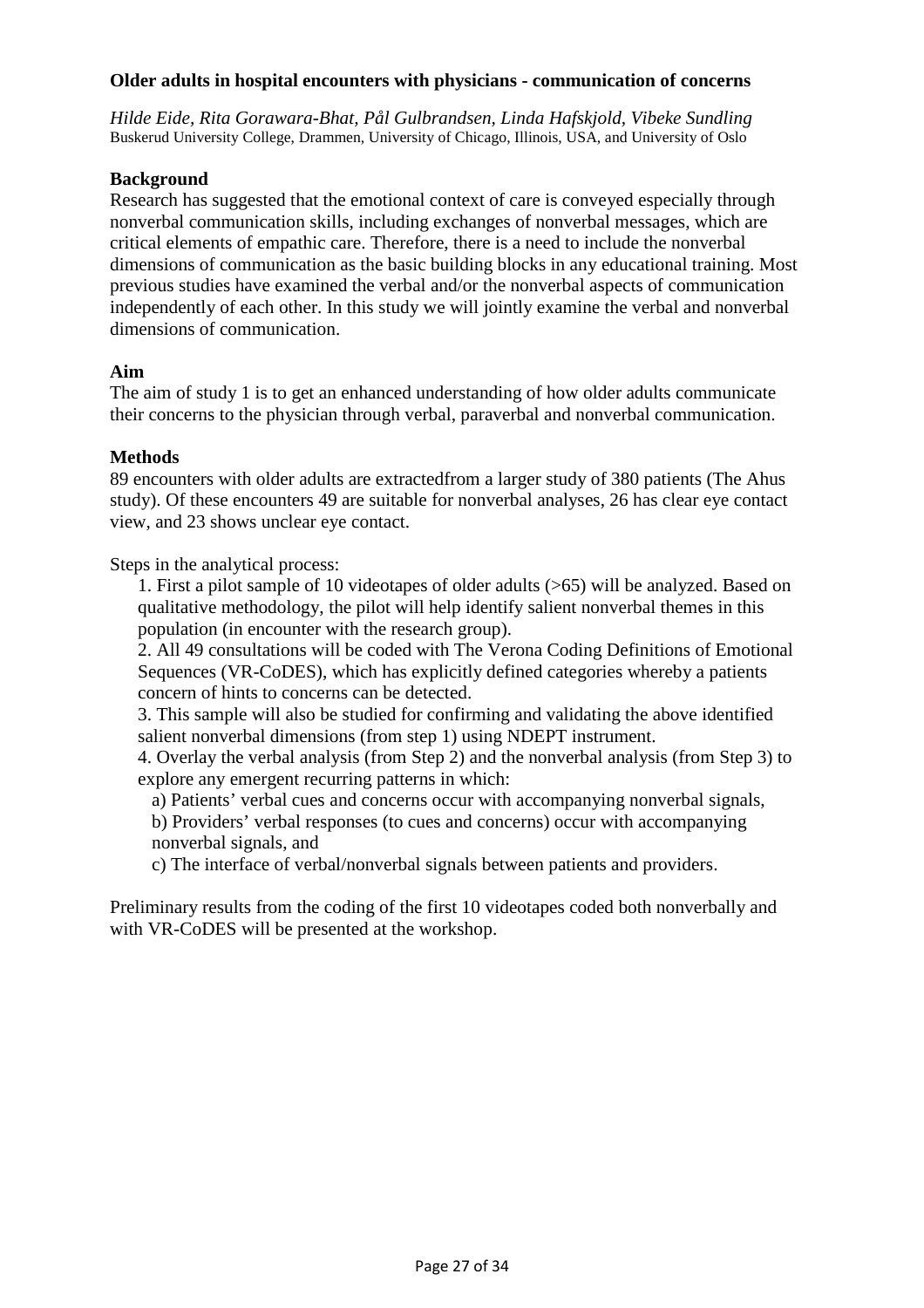## **Person centered communication with older persons in community care – the Swedish part of an international research project**

*Annelie Johansson Sundler & Inger Holmström*  Mälardalen University College, Västerås, Sweden

## **Background**

Knowledge is needed on how person-centered care can be developed and how personcenteredness can be practiced in daily care, especially in the care of older people. The aging of the population is a worldwide challenge. The need for support and assistance among older people in Sweden, as well as in many other countries, will probably increase. In 2008 about 1.6 million persons in Sweden were aged 65 or older, i.e. 18% of the population were over 65.Of these, about 250 000 people were receiving care either through nursing homes or from community home care services. Aging with dignity is considered as a human right, and welfare and dignity are considered as important in the care of the elderly.

## **Aim**

The aim of this research project is to explore communication practice in home health care visits, and to contribute to knowledge on person-centered communication with elderly patients.

## **Methods**

This study is part of an international research project on person centered communication with older persons (PCCE), where data will be gathering on communications with older persons in home care services in three European countries.

We will conduct a data gathering of 200 tape-recorded conversations with older persons receiving home care services from caregivers in their daily life in each of the three countries. Conversations between the older person and their caregiver during home visits will be taperecorded.

Qualitative analyses will be performed. Gender- and intersectional theories may be used in the analysis of the authentic communication between healthcare providers and older persons. We also planned to examineaspects of power and how power is constructed in the communication and the encounter between the older person and the health care providers.

## **Collaborative partners.**

This study is based on interaction and collaboration between educators and researchers in Norway (Buskerud University Collage, (BUC), and Ahus), Sweden, Netherlands and the United States, including undergraduate students, health care professions in European municipalities and hospitals, and patients encountered by the health care providers.

## **Ethics**

The study will confirm to the Declaration of Helsinki and ethical board review will be obtained before data collection.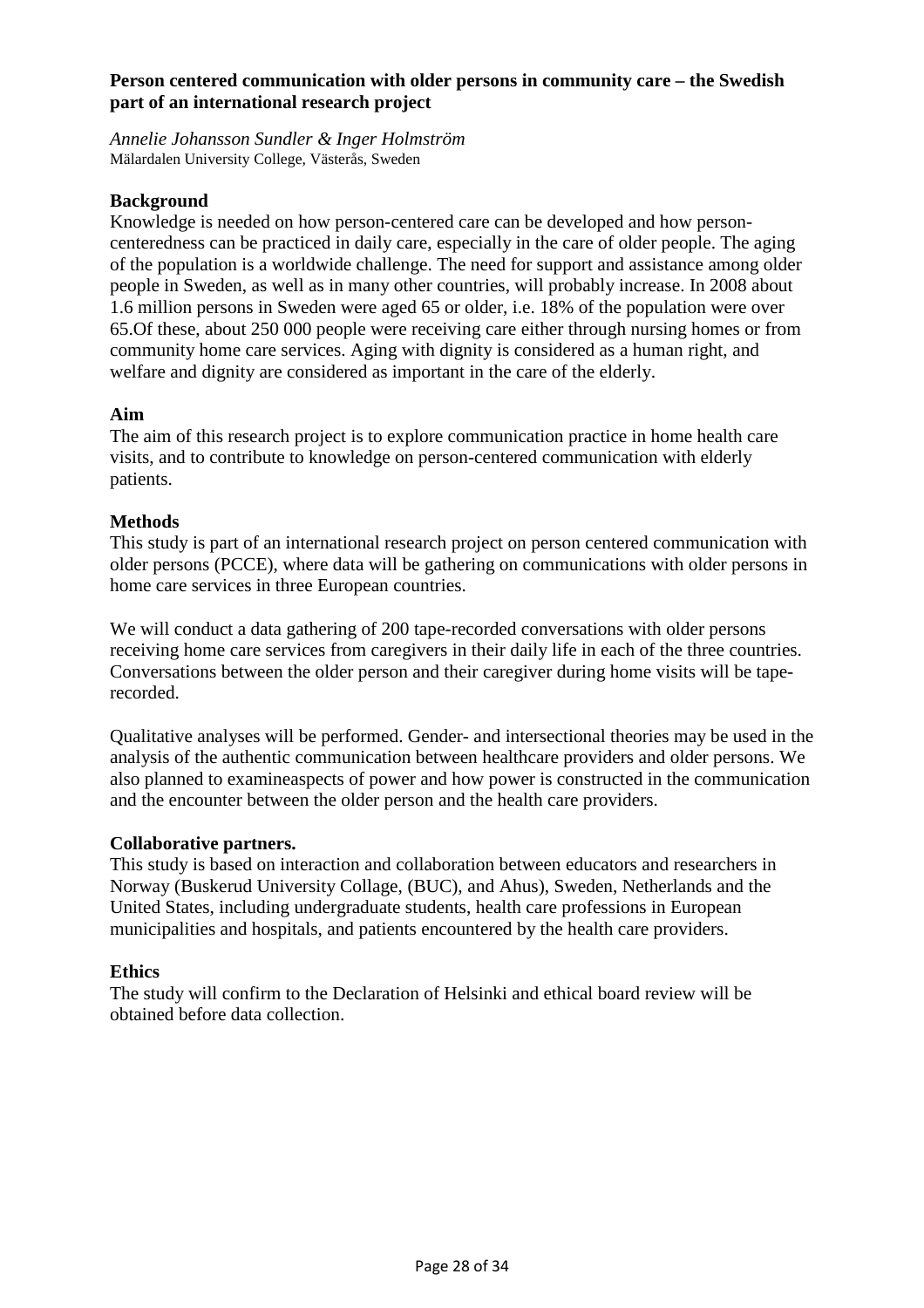## *Session E1: Difficult tasks*

## **Delivering bad news to an angry teenage patient – a case study**

 $L$ . Korsvold<sup>1,2</sup>, A.V. Mellblom<sup>1</sup>, H.C. Lie<sup>1</sup>, J.H. Loge<sup>1,2</sup>, E. Ruud<sup>3</sup> & A. Finset<sup>1</sup>

<sup>1</sup> Department of Behavioural Sciences in Medicine, Institute of Basic Medical Sciences, Faculty of Medicine, University of Oslo, <sup>2</sup> National Resource Centre for Late Effects after Cancer Treatment, Oslo University Hospital, Radiumhospitalet, Norway, <sup>3</sup>Department of Paediatrics, Oslo University Hospital, Rikshospitalet, Norway.

## **Introduction**

The patients' responses to bad news vary but some get angry. Anger in adolescents or young adults (AYA) is clinically regarded as a particular challenge. Still there is a scarcity of empirical knowledge and guidelines on how to adequately communicate with angry AYA patients. The aim of this study is to investigate the delivery of bad news when the patient is an angry adolescent.

## **Methods**

The case in this study is an audio recording of a medical consultation, 21 minutes long, where an oncologist delivers a cancer diagnosis and a treatment proposal to a adolescent boy. The patient in this case has a complicated prediagnostic trajectory including severe pain and enuresis.

The analysis was conducted in three steps using a transcript of the consultation and listening to the audio recording. At the first level of analysis the aim was to analyze the data in a way that the participants' of the communication would agree upon (level of self understanding). At the second level of analysis the aim was to interpret the results from the first level of analysis further in a way that is trustworthy (reliable) for the reader of the interpretations. The analysis was conducted looking at the interaction between the doctor and the patient (interactive analysis) but also looking at communicational themes of the interaction (thematic analysis) .The third level of analysis was a theoretical discussion of some of the findings from the second and first level of analysis.

#### **Results**

Preliminary analysis indicates that the patient's anger adds an additional layer of difficulty to the doctor's delivery of bad news. The patient´s anger blocks motivation for and adherence to treatment. The oncologist uses different techniques to restore trust and promote patient motivation: a personal communication style, acknowledging patient concerns, providing straightforward information with no premature reassurances and explicit appeal to the patient's commitment to treatment.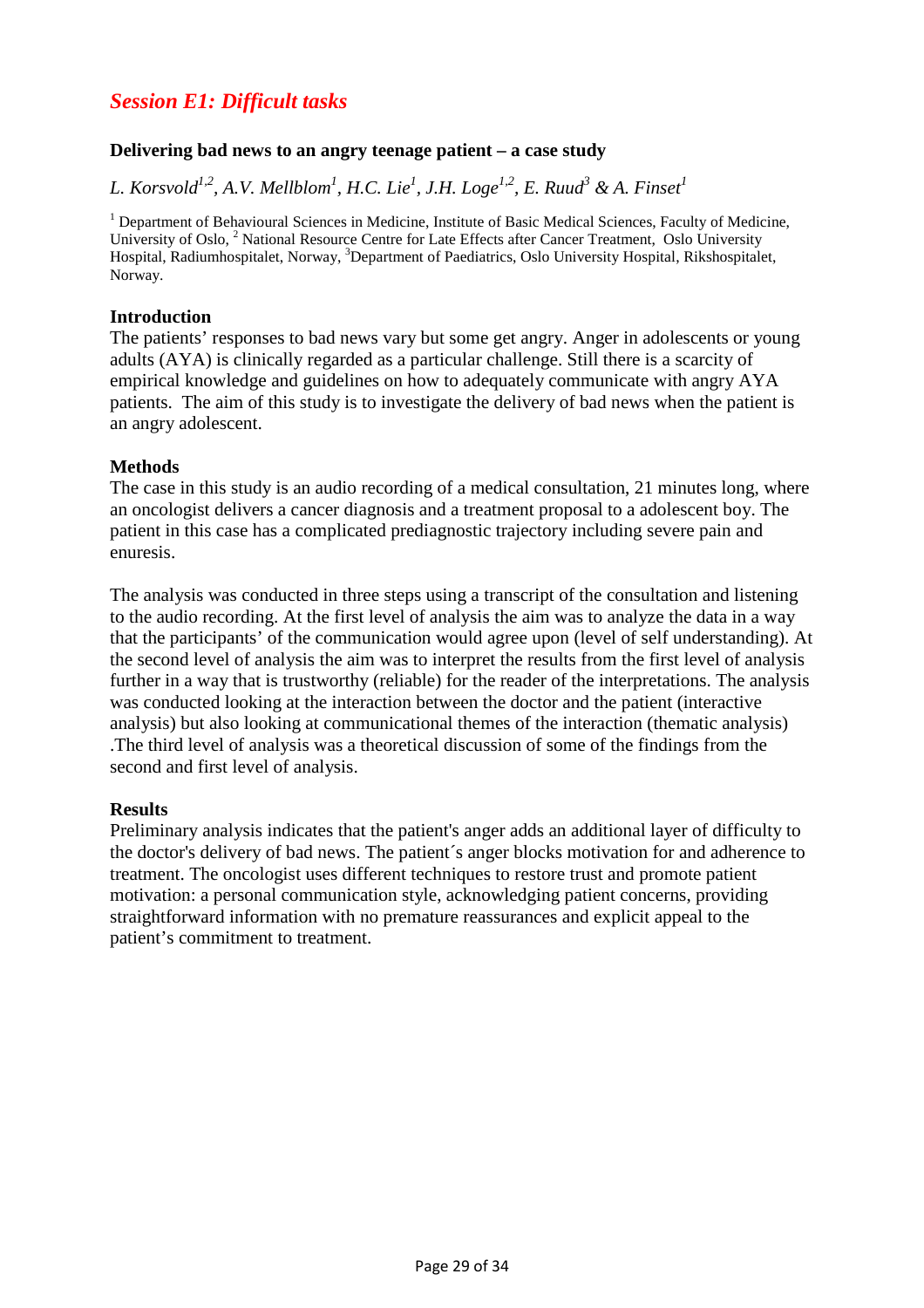## **Acknowledging The Back Patient. A Thematic Synthesis Of Qualitative Research. A Systematic Literature Review**

*Janne Brammer Damsgaard<sup>1</sup> , Lene Bastrup Jørgensen<sup>2</sup> , Annelise Norlyk<sup>2</sup> , Regner Birkelund<sup>4</sup>*

1. Silkeborg Regional Hospital, Regional Hospital Central Jutland, Department of Nursing Science, School of Public Health, Aarhus University, Denmark - 2. Interdisciplinary Research Unit, Elective Surgery Centre, Silkeborg Regional Hospital, Regional Hospital Central Jutland, Department of Nursing Science, School of Public Health, Aarhus University, Denmark - 3. Department of Nursing Science, School of Public Health, Aarhus University, Denmark -4. Aarhus University and University of Southern Denmark &VejleSygehus, Vejle, Denmark

Keywords:Back Patient, Narrative, Biomedical, Marginalisation, Self-Identity, Ethical Responsibility, Acknowledgement

**Introduction**: Back conditions and back pain rank among the most common causes of reduced working capacity and lengthy, challenging and costly illness trajectories. In order to gain a better idea of the most ideal treatment process, it is important to first investigate what it feels like to be a back patient and what patients consider important when dealing with the healthcare system.

**Objectives**: The objective of this literature review is to get a deeper understanding of the illness trajectory for back patients. Thus, the literature review therefore seeks to locate, systematize and synthesize findings derived from qualitative research in order to visualize barriers or implications for intervention development.

**Methods**: The method draws on James Thomas' and Angela Hardens article "Methods for the thematic synthesis of qualitative research in systematic reviews". The synthesis takes form of three stages which overlaps to some degree: the free "line by line coding" of the findings of primary studies; the organisation of these "free codes" into related areas to construct "descriptive themes" and the development of "analytical themes". The integrations are more than the sum of parts, in that they offer novel interpretations and findings. These interpretations will not be found in any one research report but, rather, are inferences derived from taking all the reports in a sample as a whole.

**Results**: The thematic analysis reveals that many back patients feel that their experiences and perceptions are ignored by the health professionals, who are often concerned about identifying the cause. This can result in patients feeling mistrusted, marginalized and reluctant to speak out.

Therefore, telling about experiences and perceptions is important for back patients in order to feel accepted and acknowledged. But selfhood cannot be reduced to narrative identity since the identity of the self is only fully revealed the moment we include the ethical dimension including certain norms and binding. The health professionals must incorporate the patients' narratives as an integral part of the care and treatment.

**Conclusions**: In order to acknowledge the back patient the narrative must be complemented by a different perspective that includes the issue of ethical responsibility. It is therefore also a question of adopting certain norms as binding; to be bound by obligation or loyalty. Thus, the literature review argue for a more process-oriented patient approach that incorporates patients' narratives as an integral part of the care and treatment.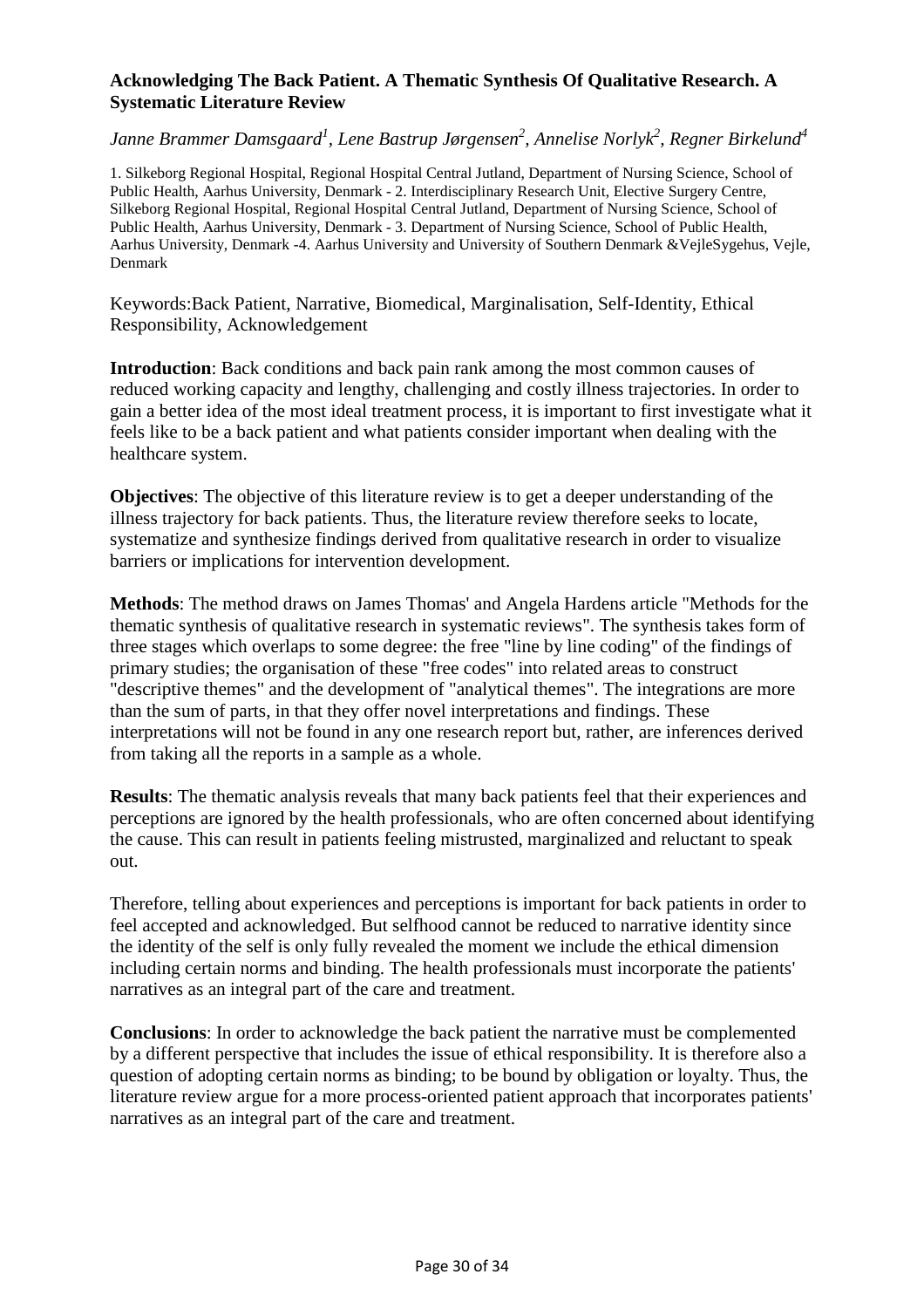## **Can use of interpreters be helpfull for "non-fluent patients" to express their emotional concerns in medical consultations?**

## *Emine Kale*

Norwegian Centre for Minority Health Research

## **Background:**

Until now we have conducted two investigations on communication in hospital consultations with native and non native patients comparatively. In the first study we investigated patients' expression of emotional cues and concerns and HP responses by employing VR- Codes and VR- HP. Data material included 56 videotaped hospital encounters (30 consultations with non-native and 26 with native patients) collected at a hospital in Oslo region in 2006-2007. In this study we found that non-native patients with satisfactory language proficiency expressed significantly more concerns verbally compared to non-native patients with language problems as well as native patients (Kale et al. 2011).

Later we have conducted a study in a small strategic sample (12 consultations) drawn from the first sample by using a qualitative method, discourse analysis (DA). This analysis indicated that whereas VR-CoDES coding could miss some subtle cues to underlying emotions if these are communicated vaguely or veiled by language barriers, the DA still indicated the presence of emotionally salient expressions and themes. Further DA of HP responses indicated that non-fluent patients' expression of concerns can be at a higher risk for not being understood well by their doctors.

## **Aim:**

On this background we want to go further and look at the only consultation in the main sample with a non-fluent patient and an interpreter present in order to explore emotional communication in this context. We will look at the following moments:

- 1. How does the patient express his cues and concerns through the interpreter?
- 2. How the presence of an interpreter seems to influence emotional communication?
- 3. Does this consultation differentiate substantially from the the other consultations in the sample without a interpereter?

## **Method:**

CA will be conducted and the findings will be discussed at the OCHER workshop.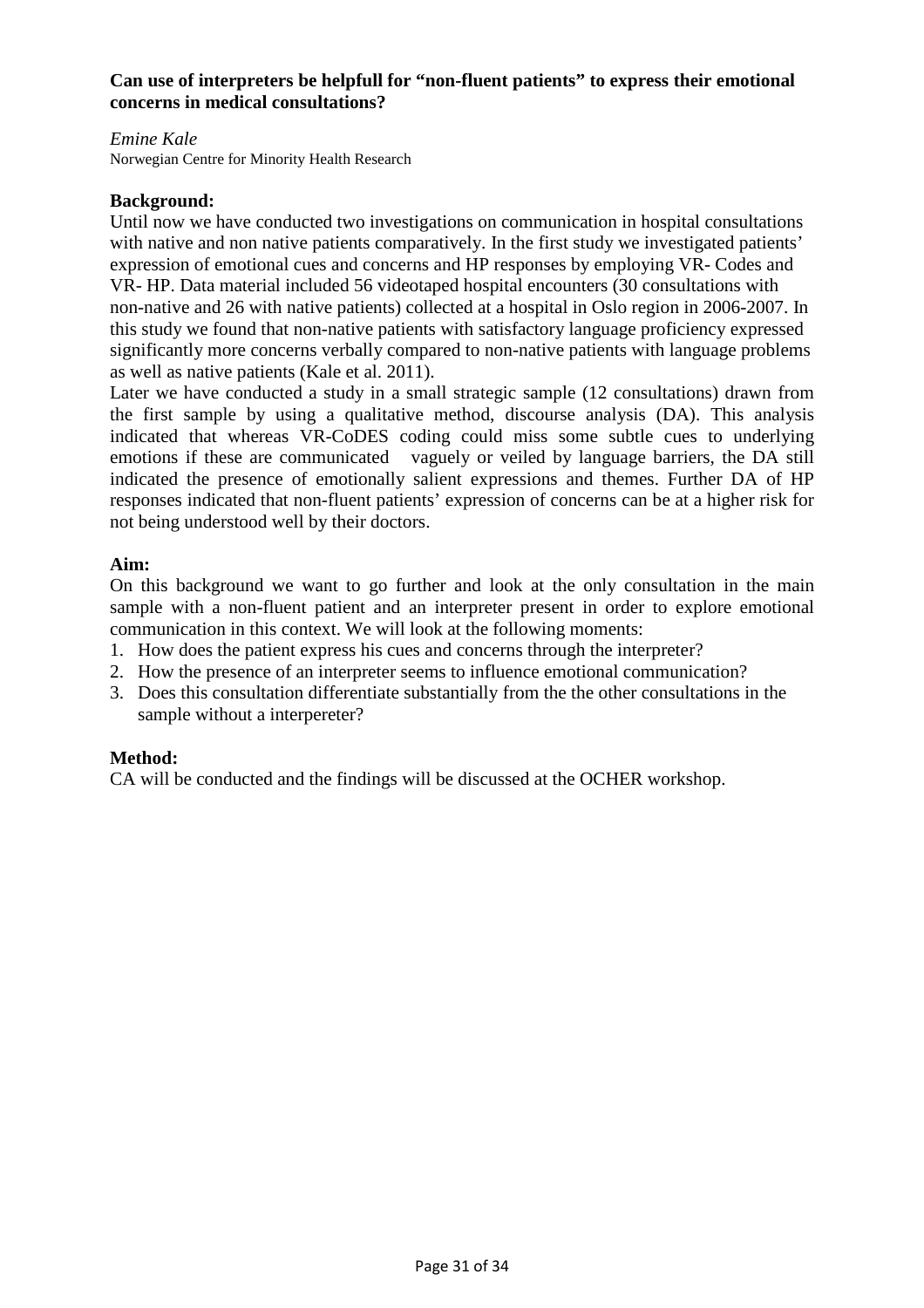## *Session E2: Patient understanding*

## **Psychological Factors in Nutrition Interventions for Patients with Colorectal Cancer**

*Tonje L. Stensrud*  Dept of Behavioral Sciences in Medicine, University of Oslo

**Background:** Eating and drinking habits have been found important in etiology and treatment of colorectal cancer, and many patients are therefore offered nutrition counseling. Tailored counseling is considered to be most effective nutrition intervention. One might think that psychological factors such as motivation, self-efficacy, coping etc. may have impact on the outcome of such counseling, but we know little about the mechanisms and about which factors are most important. Psychological factors might also impact communication between nutritionist and patient. Knowledge on how psychological factors impact the counseling process could be of value in the development of tailored nutrition interventions.

**Objectives:** In this study we want to examine the relationship between different psychological factors and patient outcomes in a longitudinal design. The second objective of the study is to examine to what extent and in what way psychological factors influence the communication between nutritionist and patient.

**Methods:** The study is an integrated part of two randomized controlled intervention studies, examining the effects of two different nutrition interventions upon patient outcomes. We will examine which psychological variables work as moderators or mediators on two of these outcomes, in addition to possible interactions between the variables. Psychological variables will be measured with questionnaires.

The communication between nutritionist and patient will be studied by analyzing audio-tapes of the consultations to investigate if patients express 1) motivation for change, self-efficacy and other cognitive variables and 2) emotional communication in terms of concerns and distress. Each tape will be analyzed with VR-CoDES and thematic analysis.

Independent variables:

Motivation to change, Nutrition literacy, Self-efficacy, Perceived Benefit, Health worry, Intrusive thoughts, Emotional Approach Coping, Positive and negative emotions.

Outcome measures: Life quality, Nutrition

- I would especially like to discuss how to conduct the communication part of the study.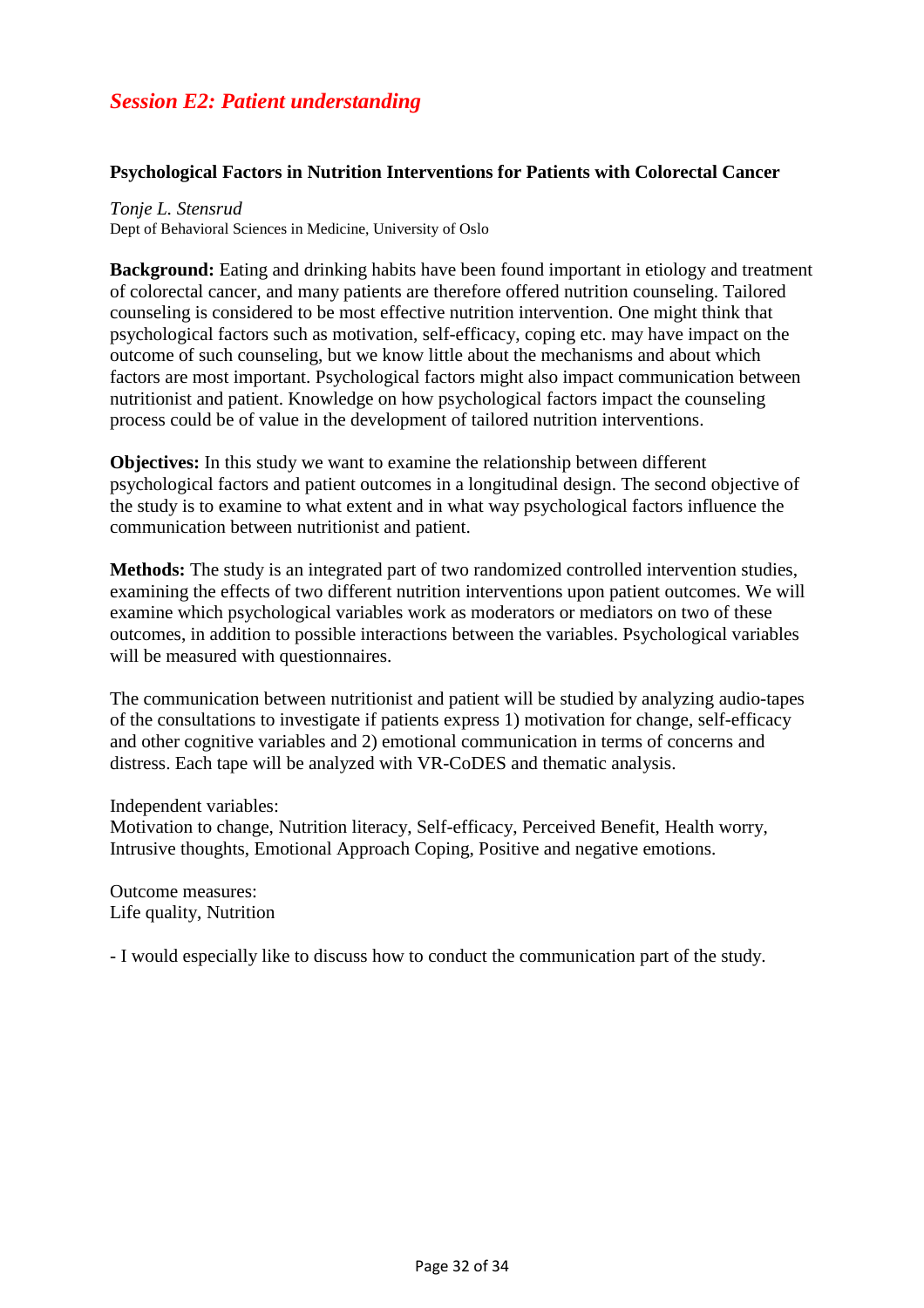## **Does understanding why to take medicines lead to adherence? Research on Antimalarial instructions indicate strong preference for including the "why"-factor, but –Health providers believe these cannot be understood by patients**

*Ane Haaland, James Moloney, Annemiek Hell*  University of Oslo

**Background:**Adherence to medicine instructions is a challenge, symptoms treatment being main reason. Manypatients stop treatmentwhen main malaria symptom – fever – decreases. Providers give brief instructions on how to use medicines, rarely explaining why to take the full course, or checking patients' understanding.

Research shows: Patients adhere better when understanding disease and medical instructions well, andreasonswhy take medicines in a certain way. Patients want this information.

**Methods:** Action research was used to develop and test instructions for four malaria medicines (Lapdap,Coartem, CoartemDispersibles and Ugandanartemeter-lumefantrine) inKenya, Tanzania, Malawi,Uganda2001 to 2008). Semi-structured interviews were heldwith 160 health providers, 461 community members and 110 community health workers to assess comprehension of 2 versions of instructions, using purposive sampling in rural and semiurban areas and clinics.

**Findings:**Community members with lower schooling comprehended less than those who completed primary school. Average comprehension: 70% for final versions. Preference for instructions with parasites included: 85-97%: even those who did not originally understand instructions, preferred "parasite versions" because they showed why to take the full course.Majority of providers believed patients would not understand concept of parasites linked to treatment: suggested not to test parasite versions, as this would confuse patients.

**Conclusions**:Findings indicate providers' beliefs re comprehension, perception and preference of community members for pictorial instructions do not correspond with community members' abilities to understand instructions. Providers' attitudes may be an important part of adherence problem.

**Our questions**: Can pictorial instructions enable patients to understand how and why take medicines correctlyand thus increase adherence, almost independently of providers' low quality guidance? Will such instructions also help forcing providers to explain why to complete course of medicine, asindicated byantimalarial medicines research?Questions are now being explored in Kenya with Amoxicillin syrup for childhood pneumonia.



## Parasites preferred - square ones!



- More than 95% preferred versions with parasites to explain why to complete treatment
- Details make a difference: Round parasites often misunderstood for pills, balls etc
- "It is better to give the whole dose, because on day 2 the wadudu are just drunk, and will start to kill again." Woman, 20 years, Tanzania -07
- "When you see this, there is no way you can fool yourself to think you have cured your child, until you have given the last dose" Woman, 32 years, Tanzania